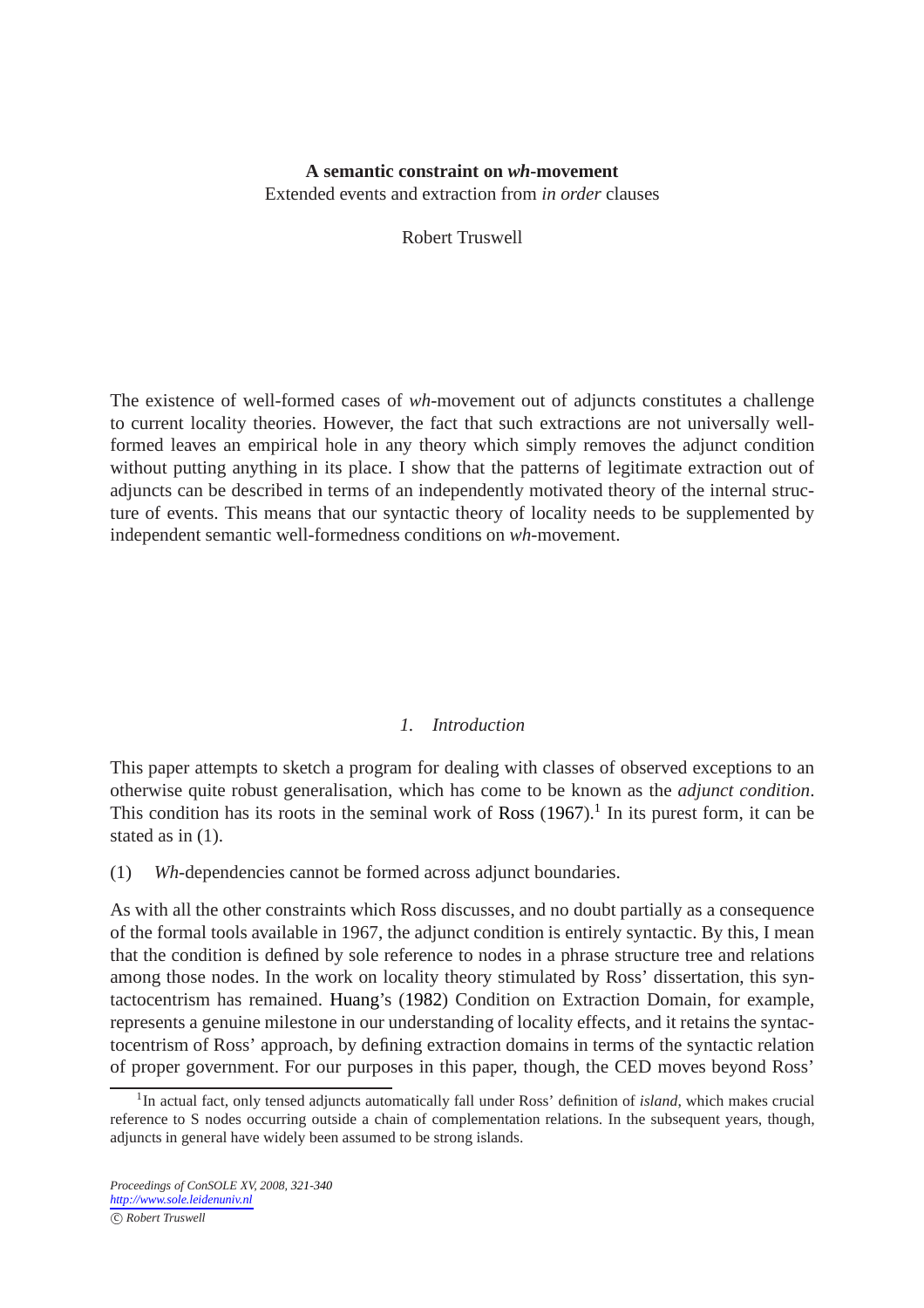approach in two respects. Firstly, it extends Ross' prohibition against extraction out of tensed adjuncts to an explicit ban against extraction from *any* adjunct. Secondly, it unifies the subject and the adjunct conditions. As neither subjects nor adjuncts are properly governed, they are both strong islands for extraction.

In recent years, since [Chomsky](#page-18-1) [\(1995\)](#page-18-1) questioned the validity of government relations, several papers, such as [Uriagereka](#page-19-1) [\(1999\)](#page-19-1); [Johnson](#page-19-2) [\(2002\)](#page-19-2) and [Zwart](#page-19-3) [\(2007](#page-19-3)), have attempted to derive CED effects from other considerations.<sup>[2](#page-1-0)</sup> Although these three papers start from different sets of concerns, they end up with strikingly similar conclusions. These are summarised in (2).

(2) A non-projecting phrase is a strong island if its sister is a phrase.

Pictorially, this means that in the tree in (3a) (where linear order should be taken to be irrelevant), the higher node labelled B is an island, and so a dependency formed across it, such as movement of D in (3b), is ungrammatical.



Of course, this is not the only conceivable syntactocentric position. For example, a position gaining some currency in HPSG (see, for example, [Levine & Sag 2003\)](#page-19-4), is that adjuncts, and possibly also subjects, are simply not islands, with the degradation of many cases of extraction from adjuncts coming from largely unspecified extragrammatical factors. Although I will eventually adopt something not a million miles from this position, such an approach in isolation could be seen as somewhat unsatisfying, given that in most cases, extraction from adjuncts is quite simply, and quite categorically, bad. Nothing can rescue cases like the following.<sup>[3](#page-1-1)</sup>

- <span id="page-1-2"></span>(4) a. \*What did you come here [because Mary wanted to talk to you about e]?
	- b. \*What did John go home [after Mary said  $e$ ]?
	- c. \*What was little Jimmy playing in the sandpit [screaming about  $e$ ]?

<span id="page-1-0"></span> $2$ Van de Koot [\(2004\)](#page-19-5) gives a related, but subtly different approach. As this paper is no less syntactocentric, it remains prone to the sort of criticism to be developed below.

<span id="page-1-1"></span><sup>&</sup>lt;sup>3</sup>I stick to extraction of complements from within adjuncts throughout this paper. Needless to say, extraction of subjects or adjuncts from within adjuncts is even worse.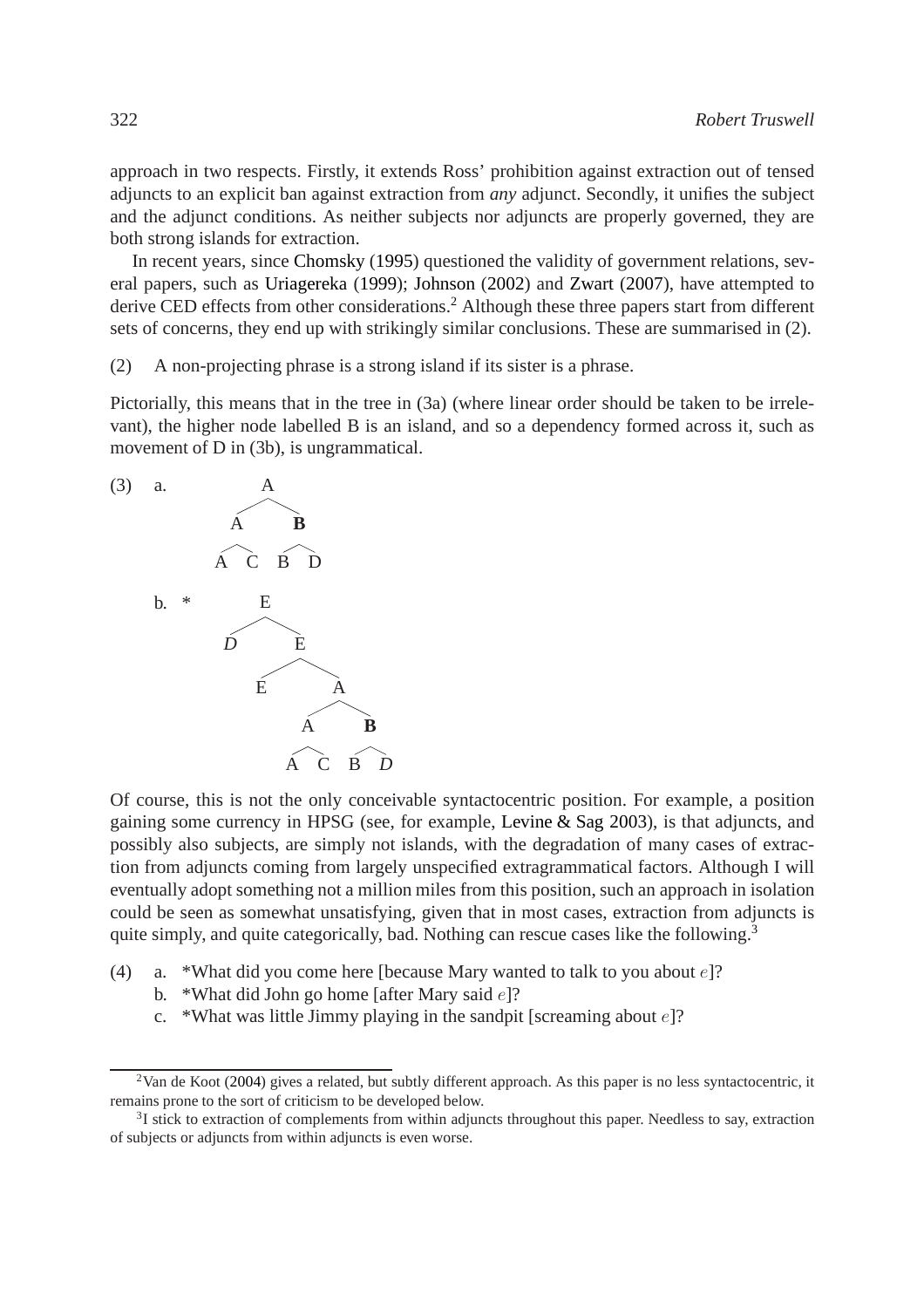According to most popular syntactic frameworks, the grammar works in black and white. [Chomsky](#page-18-1) [\(1995](#page-18-1)), for example, only gives two possible outcomes of a syntactic derivation. It crashes, or it converges.<sup>[4](#page-2-0)</sup> On the other hand, the extragrammatical factors appealed to by [Levine & Sag](#page-19-4) may well be somewhat more gradient. The examples in (4) look pretty categorical, but are they representative? It turns out, in fact, that extraction from adjuncts is unquestionably bad in a great many cases, but that it is not bad across the board. This paper discusses two classes of adjuncts which allow subextraction in at least some cases, namely *bare present participial adjuncts*, as illustrated in (5) and discussed in more detail in [Truswell](#page-19-6) [\(2007a\)](#page-19-6); and *in order* clauses, as in (6).

- (5) a. What did John drive Mary crazy [whistling  $e$ ]? b. What did John cut himself [carving  $e$ ]?
- (6) a. What are you working so hard [in order to achieve  $e$ ]?
	- b. What did you come in [to talk to us about  $e$  today]?

This paper aims to show that these two groups of exceptions to the adjunct condition form a natural class. However, that class is described, not in the syntactic terms which have dominated discussion of extraction from adjuncts, but rather in semantic terms relating to the internal structure of events. This leads to the claim that there is a semantic condition on  $\overline{A}$ -constructions, related to event structure, in addition to the well-studied syntactic constraints.

The rest of the paper is structured as follows: Section [2](#page-2-1) discusses the distribution of legitimate extractions from these two classes of adjuncts in more detail, and introduces the core semantic condition on *wh*-movement to be discussed in this paper. Section [3](#page-6-0) then develops a novel theory of the internal structure of events, motivated by a series of experiments reported in [Wolff](#page-19-7) [\(2003\)](#page-19-7). Finally, section [4](#page-12-0) relates this theory of event structure to the locality data given in section [2,](#page-2-1) and offers a brief comparison with syntactic alternatives.

## *2. The problem*

<span id="page-2-1"></span>The existence of grammatical apparent cases of extraction from adjuncts has been noted in the literature since at least the early days of Government and Binding theory.[5](#page-2-2) Perhaps [Cinque](#page-18-2) [\(1990:](#page-18-2)ch.3) provides the fullest discussion of such cases. The core of Cinque's very detailed analysis is that the gap within an adjunct island is never actually a trace of movement, but a null pronominal (*pro*) which comes to be  $\overline{A}$ -bound by a sufficiently local operator. It then transpires that the locality conditions on  $\overline{A}$ -dependencies across adjunct boundaries reduce to locality conditions on  $(\overline{A})$ -)binding. If, in certain cases, binding of *pro* contained within an adjunct by an operator outside that adjunct is possible, then an  $\overline{A}$ -dependency with many superficial charac-

<span id="page-2-0"></span><sup>&</sup>lt;sup>4</sup>The third possibility discussed by Chomsky, convergence as gibberish, is not syntactically distinct from regular convergence, but rather distinct at the interfaces.

<span id="page-2-2"></span><sup>5</sup>The most famous such case is, of course, the *parasitic gap* phenomenon illustrated in (i), but I put these aside here on account of their quite distinct properties.

<sup>(</sup>i) What did John file t [without reading  $e$ ]?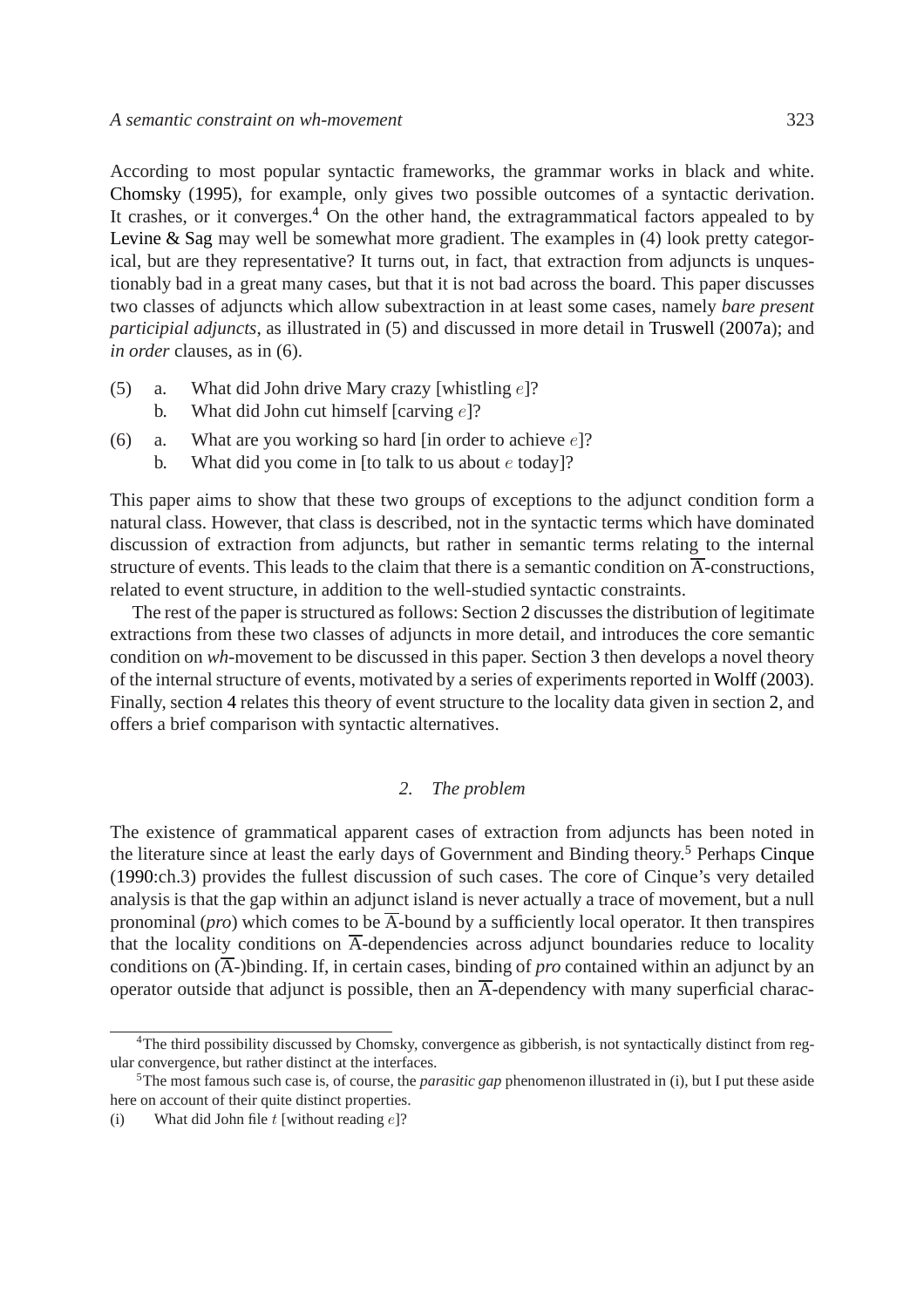teristics of movement is possible across the adjunct boundary.

Cinque gives us a clear and plausible way to account for many facts concerning extraction out of adjuncts, which I cannot do justice to here. To give just one example of the empirical value of his approach, though, it derives the fact that only DPs are ever legitimately extracted from adjuncts, as noted by [Chomsky](#page-18-3) [\(1982:](#page-18-3)72-3) in connection with the examples in (7). This follows automatically if the gaps within adjuncts are actually *pro*, and *pro* is a DP.

- <span id="page-3-2"></span><span id="page-3-1"></span>(7) a. The man that I went to England without speaking to  $e$ 
	- b. \*The man to whom I went to England without speaking  $e$

However, one area where we gain no insight from Cinque's theory concerns the distribution of the types of adjuncts out of which we can form such dependencies in the first place. Some adjunct maximal projections apparently do not constitute barriers to binding, whereas others apparently are barriers. But, in either case, it could just as easily have been the other way round.

More problematically for an approach such as Cinque's, it appears that the acceptability of extraction from an adjunct is determined partially by the nature of the VP to which it is adjoined. This is quite unexpected on an approach based on barriers, or intervention on the path between the head and foot of the chain, as the VP to which the adjunct attaches is not part of that path. Schematically, in a structure such as  $(8)$ , we often find that the nature of the material in  $VP_1$ , to which XP is adjoined, can affect the acceptability of the dependency between Wh<sub>i</sub> and  $e_i$ , despite the fact that  $VP_1$  is not actually on the path between the two members of the chain and so cannot plausibly count as a barrier to the formation of that dependency.



The following examples of extraction from bare present participial adjuncts illustrate this claim. (9) shows that the adjunct *complaining about the weather* can felicitously modify both of the matrix VPs in question. However, (10) shows that extraction is only possible in one of the two cases in question. On the assumption that the two sentences are syntactically identical apart from the content of the matrix VP, the distinction between (10a) and (10b) is a mystery on either a post-Cinque or a post-CED approach.

- <span id="page-3-0"></span>(9) a. John drove Mary crazy [complaining about the weather].
	- b. John does his work [complaining about the weather].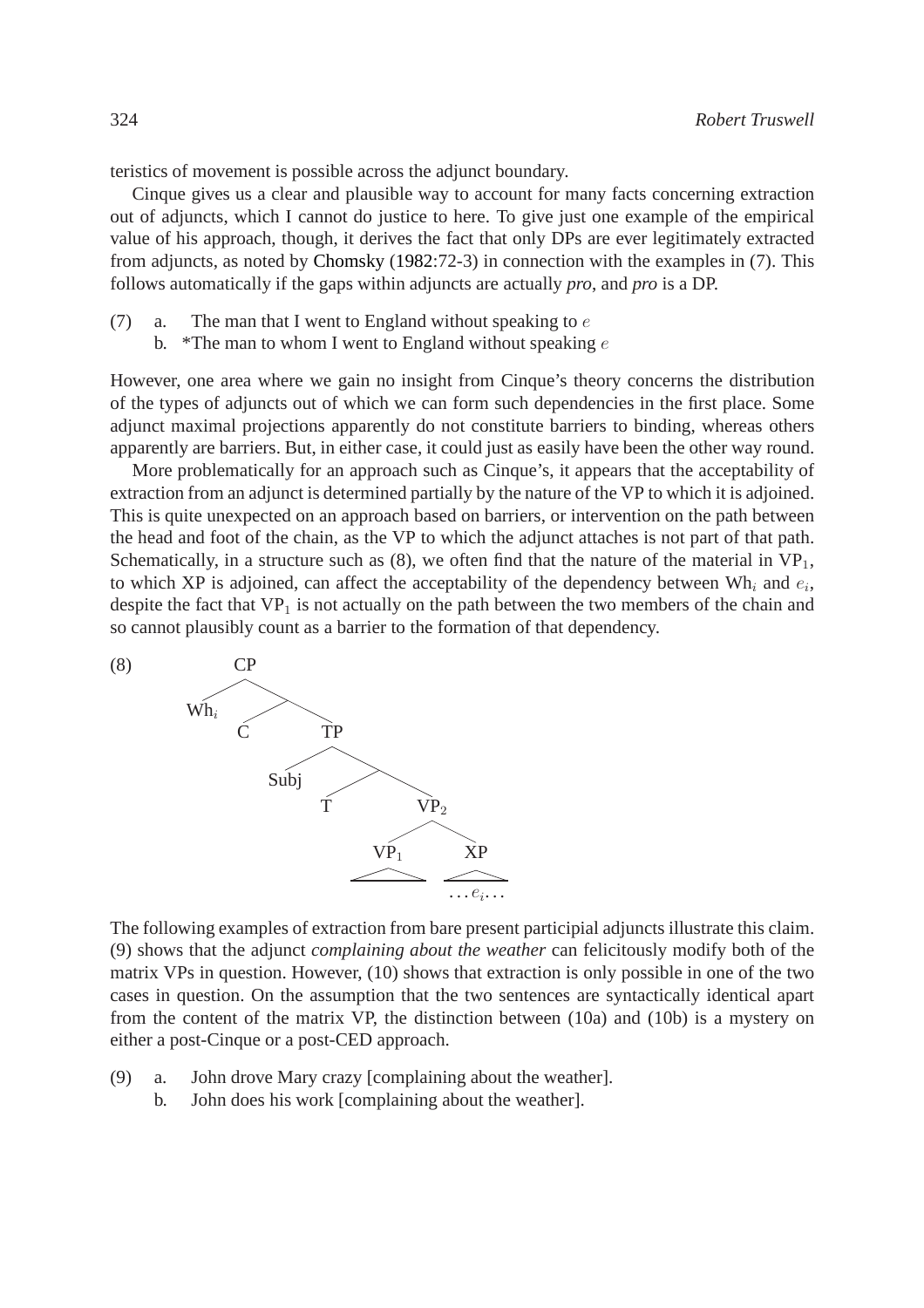- <span id="page-4-1"></span><span id="page-4-0"></span>(10) a. What did John drive Mary crazy [complaining about  $e$ ]?
	- b. \*What does John do his work [complaining about  $e$ ]?

The question I want to address here, then, is this: Why are some adjunct boundaries more *transparent* than others? That is, why can dependencies cross some adjunct boundaries, but not others?

The answer I will propose to that question deviates from the syntactocentric view which has persisted from Ross through to Uriagereka, Johnson, and Zwart. In a nutshell, I believe that nothing narrowly syntactic distinguishes a legitimate case of extraction of a DP from an adjunct by *wh*-movement, from a degraded example of the same: both are syntactically quite legitimate. Instead, they are distinguished in terms of a second set of structural constraints, concerning event semantics. The condition I propose is the following.

# <span id="page-4-2"></span>(11) **Events define locality domains for** *wh***-movement**

A *wh*-chain is legitimate only if the denotation of the minimal constituent containing the head and foot of the chain asserts the existence of a single event.

In an earlier paper, [Truswell](#page-19-6) [\(2007a](#page-19-6)), I showed that a condition along the lines of (11) could make sense of the pattern in [\(9\)–](#page-3-0)[\(10\)](#page-4-0) if we adopt a decompositional view of [Vendler](#page-19-8)'s [\(1957](#page-19-8)) aspectual classes, as in, for example, [Dowty](#page-18-4) [\(1979\)](#page-18-4) and [Parsons](#page-19-9) [\(1990\)](#page-19-9). Vendler claimed that verb phrases could be divided into four classes, the *accomplishments, achievements, activities* and *states*, on the basis of two intersecting families of diagnostic tests. For example, accomplishments and activities readily allow use of the progressive, as shown in (12a-b), whereas this is at least degraded for achievements and states, as in (12c-d).

- (12) a. I am running a mile (drawing a circle, building a house,. . . ).
	- b. I am running (writing, working,  $\dots$ ).
	- c.  $*I$  am spotting the plane (appearing, blinking,...).
	- d. \*I am knowing the answer (loving you, understanding antisymmetry,. . . ).

On the other hand, accomplishments and achievements reject *wh*-questions of the form *for how long...*, as in (13a) and (13c), while these are quite acceptable with activities (13b) and states (13d).

- (13) a. #For how long did he run a mile (draw a circle, build a house,...)?
	- b. For how long did he run (write, work,...)?
	- c. #For how long did you spot the plane (appear, blink,...)?
	- d. For how long did you know the answer (love me, understand antisymmetry,. . . )?

Dowty and Parsons give a way of deriving this pattern. If we assume, following [Fodor](#page-18-5) [\(1970](#page-18-5)) among others, that a single verb phrase describes (or denotes a property of) a single event, then one interpretation of Dowty's and Parsons' approach is that such an event can be decomposed into a maximum of two salient subevents, which I will call a *process* (conceived of as durative and lacking a culmination) which immediately precedes and directly causes a pointlike *culmination*, where *direct causation* may be defined as follows.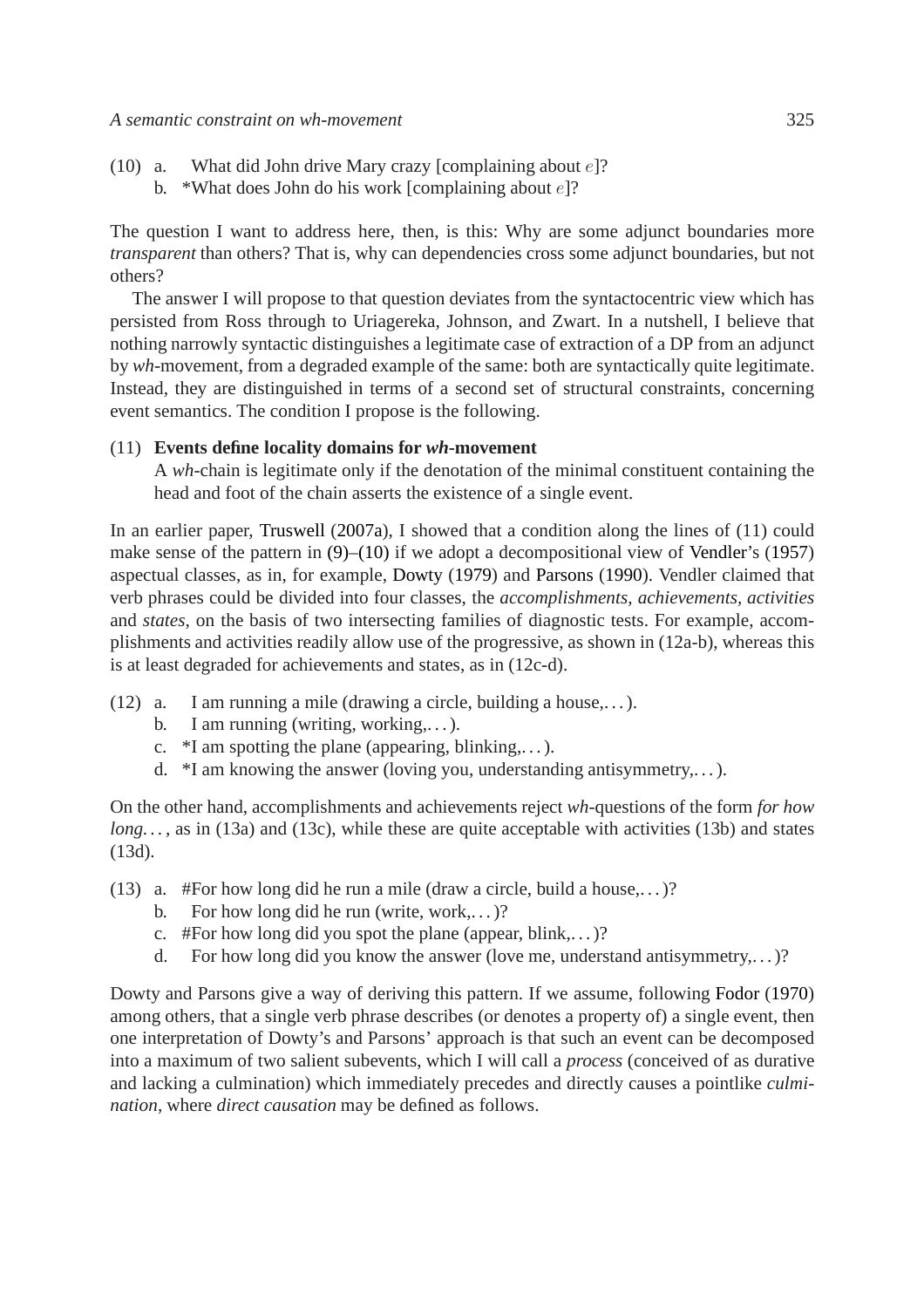- (14) An event  $e_1$  *directly causes* an event  $e_2$  iff:
	- a.  $e_1$  causes  $e_2$ ;
	- b. There is no event  $e_3$  at the same level of granularity<sup>[6](#page-5-0)</sup> as  $e_1$  or  $e_2$  such that  $e_1$  causes  $e_3$  and  $e_3$  causes  $e_2$ .

The different aspectual classes can be defined, to a first approximation, in terms of the presence or absence of those two subevents, as follows, where an arrow represents direct causation. Vendler's tests can then be explained if we assume that progressives can only be formed from VPs whose denotation includes a process component, and *for how long* questions can only be formed from VPs whose denotation *does not* include a culmination.

- <span id="page-5-3"></span>(15) a. **Accomplishment** (e.g. *build a house, draw a picture*): Process  $\rightarrow$  culmination.
	- b. **Achievement** (e.g. *arrive, notice the commotion*): (Process  $\rightarrow$ ) culmination.<sup>[7](#page-5-1)</sup>
		- c. **Activity** (e.g. *work, dance*): Process.
		- d. **State** (e.g. *know French, love Mary*): ∅.

In the terms of this approach, [\(10a\)](#page-4-0) can be distinguished from [\(10b\)](#page-4-1) in terms of aspectual class membership. In both cases, the adjunct event *complain about what* is an activity. In [\(10b\),](#page-4-1) the matrix event *do his work* is also an activity. In [\(10a\),](#page-4-0) on the other hand, the matrix event *drive Mary crazy* is an accomplishment. Moreover, it is an accomplishment in which the nature of the preparatory process is underspecified. I claim in [Truswell](#page-19-6) [\(2007a](#page-19-6)) that an example like [\(10a\)](#page-4-0) can meet condition [\(11\),](#page-4-2) on the decompositional approach pioneered by Dowty and Parsons, if the process described in the adjunct VP is identified as the preparatory process in the accomplishment-denoting matrix VP. Accordingly, it is clear that, in [\(10a\),](#page-4-0) the only possible interpretation is one in which Mary becomes crazy as a direct result of John's whistling.

As for the ungrammatical [\(10b\),](#page-4-1) we see that in this case, both the matrix VP and the adjunct VP describe fully specified processes. Therefore, unlike the previous case, identification of these two events is not possible. This is for the simple reason that a complaining event is not an event of doing work: the descriptive content attached to the two event variables is not compatible, and so the identification cannot take place. Without such identification, condition [\(11\)](#page-4-2) cannot be satisfied and extraction is impossible.

As one of the central elements in this explanation is the requirement that the matrix process subevent be underspecified, we predict that parallel cases of extraction from a bare present participial adjunct modifying an accomplishment with a fully specified preparatory process component should be ungrammatical. This prediction is borne out by comparing the two examples in (16).

- <span id="page-5-2"></span>(16) a. John wrote the cheque [complaining about what a waste of money it was].
	- b. \*What did John write the cheque [complaining about  $e$ ]?

Although *write the cheque* is an accomplishment VP, its preparatory process is clearly specified to consist of writing. The complaining event denoted by the adjunct VP therefore cannot be

 $6$ See in particular [Bittner](#page-18-6) [\(1999](#page-18-6)) on this notion.

<span id="page-5-1"></span><span id="page-5-0"></span><sup>7</sup>See [Truswell](#page-19-6) [\(2007a](#page-19-6)[,b\)](#page-19-10) for discussion of the presence of preparatory processes in achievements. I ignore the issue here.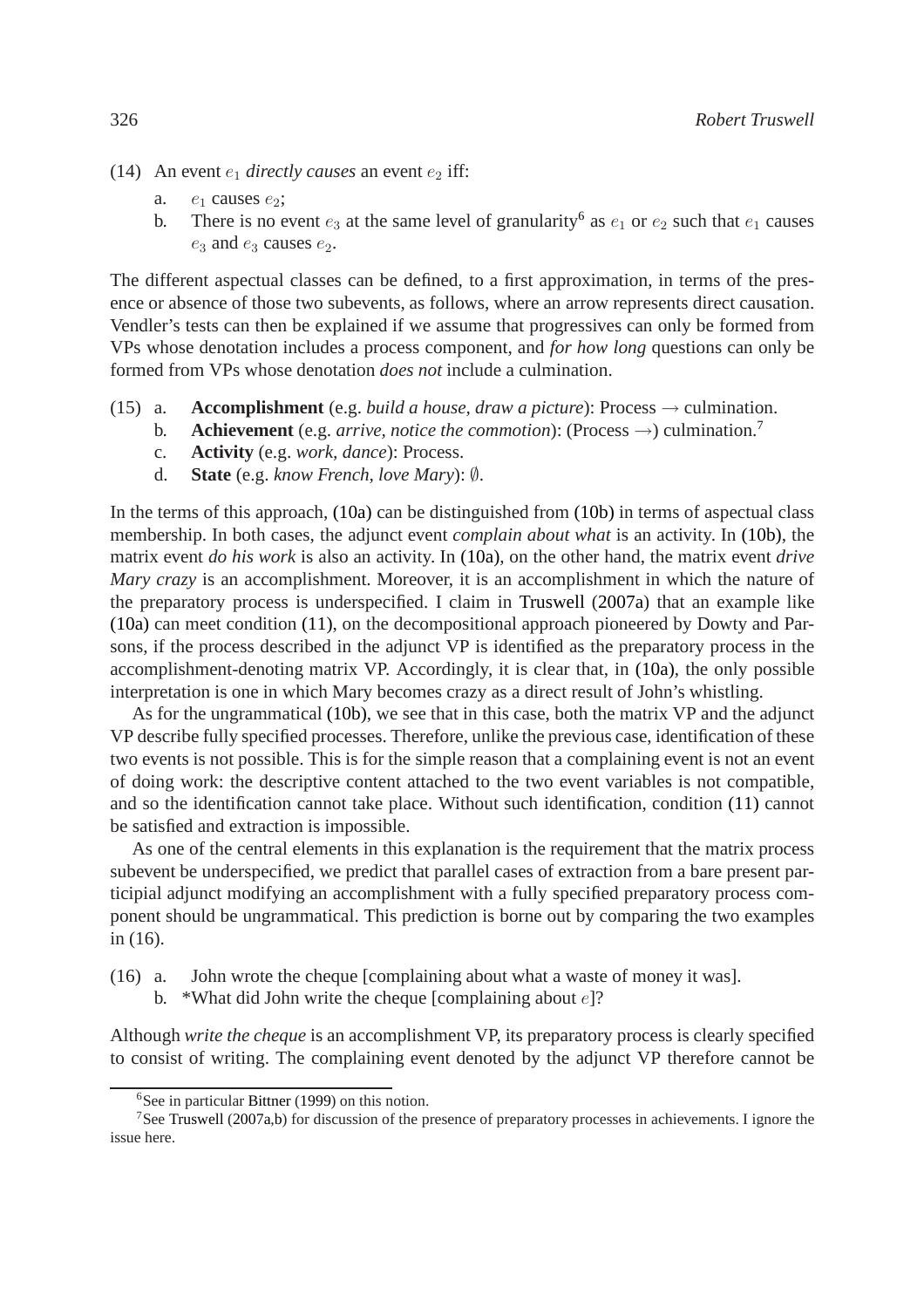identified as the preparatory process of the cheque-writing event, and [\(11\)](#page-4-2) is violated. This derives the unacceptability of (16b). We see, then, that a decompositional event semantics gives us a handle on the otherwise perplexing pattern of extractions in  $(9)$ – $(10)$  and  $(16)$ .<sup>[8](#page-6-1)</sup>

The main aim of this paper is to expand this account to cover the case of *in order* clauses, a class of subject-oriented purpose clauses delimited by [Jones](#page-19-11) [\(1991\)](#page-19-11).<sup>[9](#page-6-2)</sup> As (17) shows, extraction of object NPs from these adjuncts is quite free, and unrestricted by the sort of aspectual considerations which regulate extraction from bare present participial adjuncts.

- <span id="page-6-4"></span>(17) a. What are you working so hard [in order to achieve  $e$ ]?
	- b. Who did John travel to England [to make a sculpture of  $e$ ]?
	- c. Whose attention is John jumping up and down [in order to attract  $e$ ]?
	- d. What did you tap your nose [in order to signal to Mary  $e$ ]?
	- e. What did you come in [to talk to us about e today]?

The question, as ever, is why it should be the case that extraction from *these* adjuncts is so much freer than extraction from other classes.<sup>[10](#page-6-3)</sup> I will approach this question in two stages. Firstly, in section [3,](#page-6-0) I define a more substantial, recursive, structure for event composition, motivated on grounds independent of  $\overline{A}$  locality. Then, in section [4,](#page-12-0) I return to the issue of locality. It will be shown that, although the more powerful event composition system sketched in section [3](#page-6-0) does not lose any empirical adequacy with respect to data such as [\(9\)](#page-3-0)[–\(10\)](#page-4-0) above, it follows as a natural conclusion of this theory of event structure, in tandem with  $(11)$ , that  $\overline{A}$ -dependencies across *in order* clause boundaries are essentially unrestricted, while  $\overline{A}$ -dependencies across bare present participial adjunct boundaries remain sensitive to aspectual class. Needless to say, nothing of the sort follows on any syntactocentric approach that I can conceive of.

### *3. Extended events*

<span id="page-6-0"></span>The purpose of this section is to define a more expansive class of event structures than those discussed above with respect to Vendler's aspectual classes, and give some reasons to assume

<span id="page-6-1"></span><sup>&</sup>lt;sup>8</sup>This presentation could give the impression that extraction from bare present participial adjuncts is only possible when they modify accomplishment VPs. In fact, this is not the case. Extraction is also possible in some cases when they modify achievements, as in (i), and activities, as in (ii).

<sup>(</sup>i) a. What did John die [whistling  $e$ ]?

b. What did John come back [thinking about e]?

<sup>(</sup>ii) a. What does John wander around [thinking about  $e$ ]?

b. Which chair did John eat his breakfast [sitting on  $e$ ]?

Different treatments of these are sketched in [Truswell](#page-19-6) [\(2007a\)](#page-19-6) and [Truswell](#page-19-10) [\(2007b\)](#page-19-10), but I wish to abstract away from these cases in this paper.

<span id="page-6-2"></span><sup>9</sup>As will be clear from the examples in (17), the actual words *in order* are not a defining characteristic of *in order* clauses. The word *to* in isolation heading an adjunct is frequently sufficient to indicate an *in order* clause. The defining characteristics of *in order* clauses are the subject-orientation and the 'purpose' semantics.

<span id="page-6-3"></span> $^{10}$ I do not wish to give the impression that extraction from just these two classes of adjunct is possible. In fact, a wide range of adjunct types allow extraction, the most well-known perhaps being the participial adjuncts introduced by a preposition, as in [\(7a\)](#page-3-1) and the more acceptable of the examples in footnote [15.](#page-12-1) Such examples have been noted by [Chomsky](#page-18-3) [\(1982\)](#page-18-3) and [Cinque](#page-18-2) [\(1990](#page-18-2)), among others.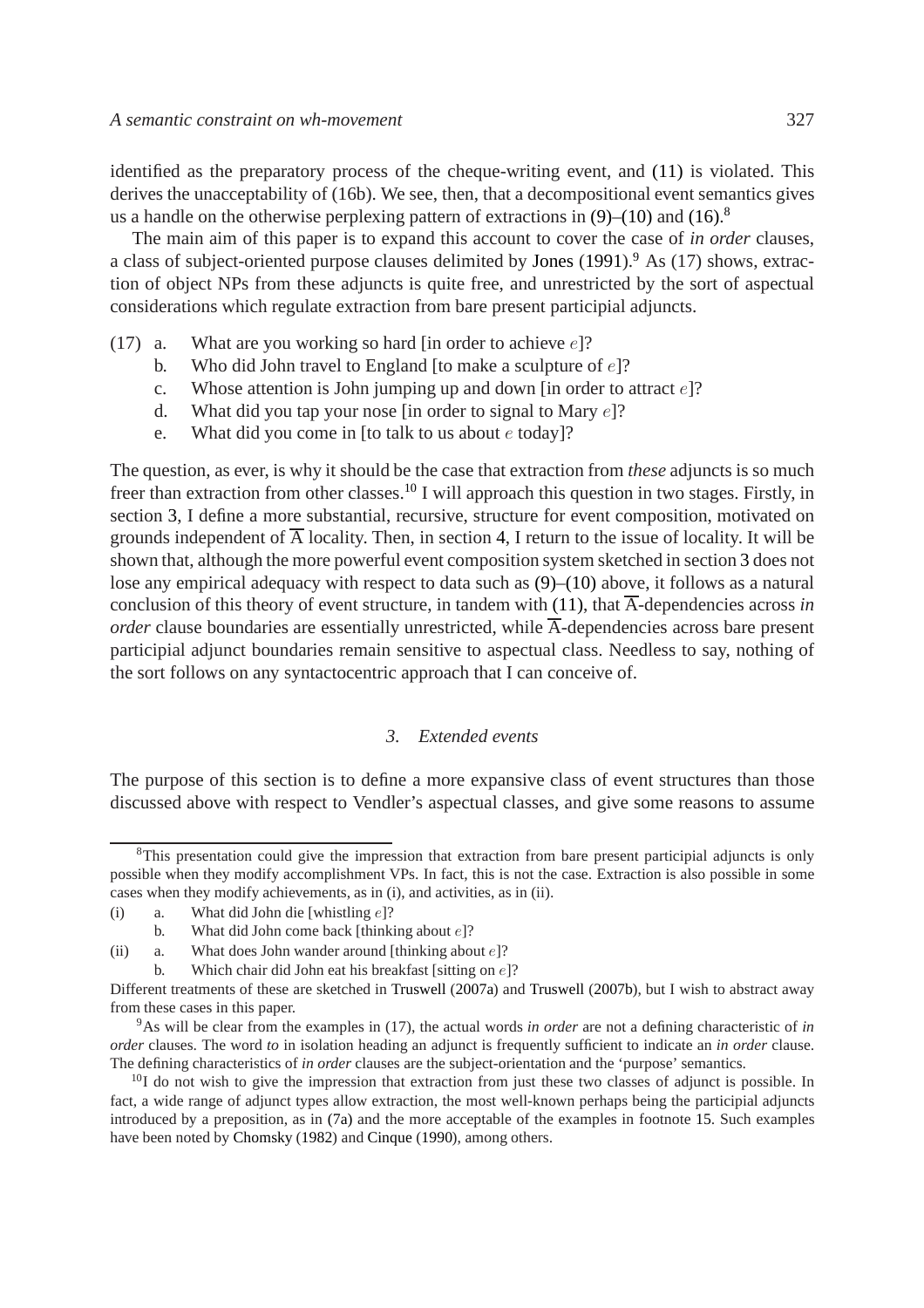that these larger events are still, nonetheless, single events.

I take it for granted that, despite the presence of two subevents in the decompositions of accomplishments and achievements given in [\(15\),](#page-5-3) it is still legitimate to consider any of the aspectual classes listed there as single events. That is, an accomplishment such as *build a house* is readily considered as a single event, even if it consists of two major subevents, a building process and the coming into existence of a house. Similarly, an achievement such as *arrive* is a single event despite perhaps being considered (with [Pustejovsky 1991](#page-19-12) and [Higginbotham 2000,](#page-18-7) among others) as being composed of a preparatory process (roughly, a journey) leading to a culmination of being at a destination. Call such events, consisting maximally of a process and a culmination, although either may be absent, *core events*.

Of course, the existence of such part–whole relations among events is not a new idea. [Bach](#page-18-8) [\(1986\)](#page-18-8) was perhaps the first paper to propose it explicitly, extending [Link'](#page-19-13)s [\(1983\)](#page-19-13) latticetheoretical account of plural and mass reference in nominals to the domain of events. Bach's structure is general enough to allow quite free composition of smaller events (*subevents*) into larger events (*macroevents*). We have no reason *a priori* to expect the composition of smaller events into larger events to stop at the level of the core event, then. Instead, the question of whether we can further compose multiple core events into larger, *extended events* is best decided empirically.

To approach this question from an empirical point of view, though, we need some diagnostic criteria, or at least some heuristics, for deciding where the boundaries between events lie. To be sure, the stuff that happens all around us does not come neatly packaged into discrete chunks that we can call events. However, we have quite robust intuitions that some things are, and some things aren't, single events (although the grey area is admittedly quite large). Just as I claimed above that building a house is a single event despite its being decomposable into two subevents, it seems quite reasonable to state that reading a book for a while and then walking around in circles is *not* a single event, despite the presence, once again, of two salient subevents. How can we make those intuitions sharper, though?

In this section, I want to report some experimental evidence, presented in [Wolff](#page-19-7) [\(2003\)](#page-19-7), concerning the size of events. Wolff uses two tests to determine when a portion of stuff that happens is perceived as a single event. The first of these tests couldn't possibly be any simpler. Wolff asked the subjects participating in his experiments to report the number of events that they perceived in an animation. As a less direct measure of the same variable, Wolff also asked the subjects to choose between two alternative descriptions of the same animation, one containing a lexical causative and one containing a periphrastic causative.<sup>[11](#page-7-0)</sup> The rationale underpinning this latter test stems from a hypothesis due to [Fodor](#page-18-5) [\(1970\)](#page-18-5), which can be summed up as in (18).

#### <span id="page-7-1"></span>(18) **Fodor's generalisation:**

A single verb phrase can only describe a single event.

Now, if we consider an animation showing a woman acting in such a way that some smoke rising

<span id="page-7-0"></span><sup>&</sup>lt;sup>11</sup>A *lexical* causative is one contained within a single VP, where the causal interpretation and the result state are both inherent to the lexical semantics of the verb. A *periphrastic* causative is a biclausal structure, where the subordinating verb, such as *make* or *cause*, expresses little more than a sort of general causation, and the embedded clause describes the result state that arises.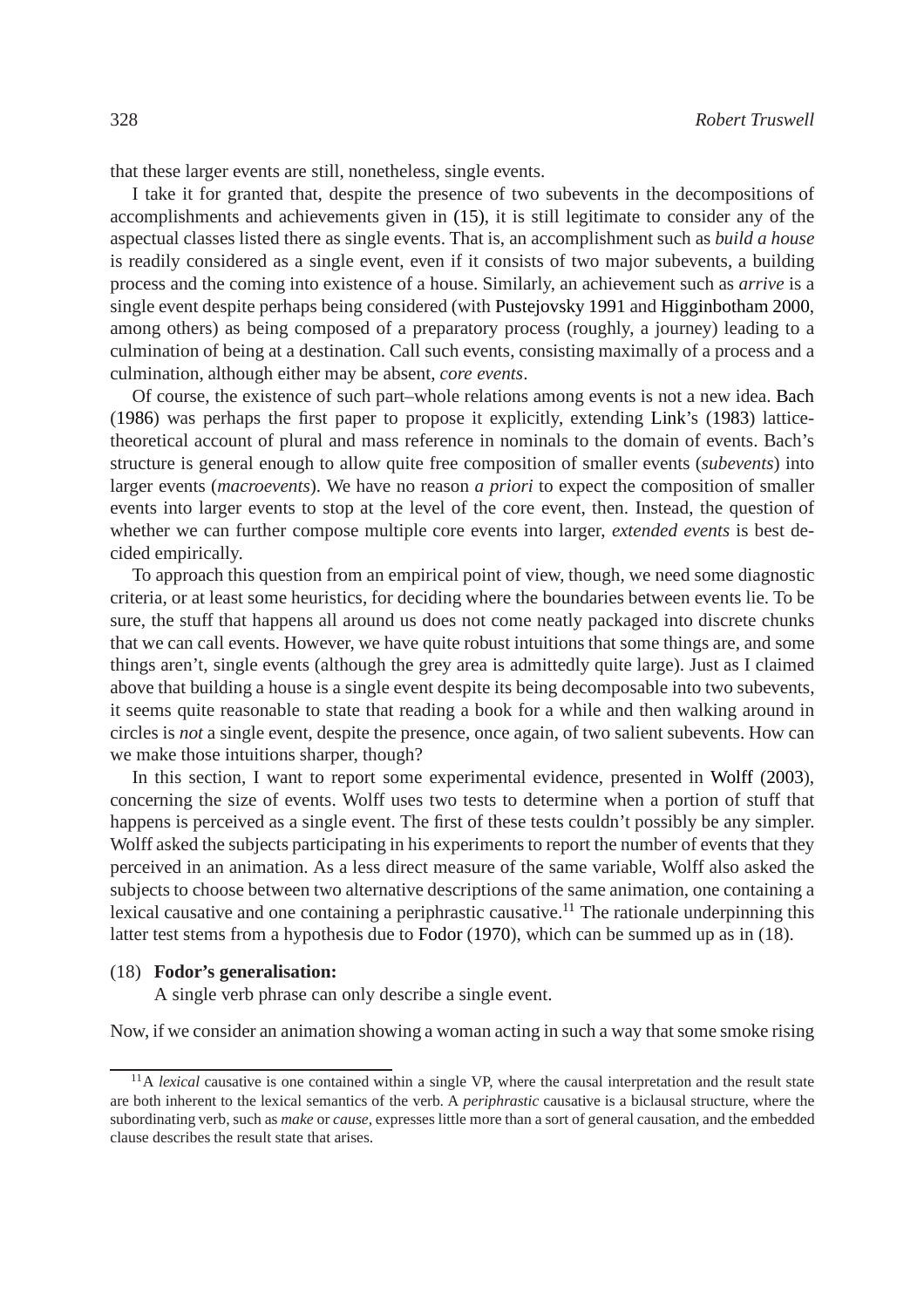from a nearby ashtray disperses, then we may in principle conceive of this as either a single event, or two separate events, consisting of the woman's actions and the smoke dispersing, respectively. However, the number of events we perceive will influence the options available to us for describing that event, in the light of Fodor's generalisation. If we perceive the animation as depicting a single event, then we may either describe it using a lexical causative, as in (19a), or a periphrastic causative, as in (19b) or (19c). This is because Fodor's generalisation only holds as a one-way implication: just because a single event *can* be described by a single verb phrase, nothing in (18) prevents such an event from being described by multiple VPs.

- (19) a. The woman dispersed the smoke.
	- b. The woman made the smoke disperse.
	- c. The woman caused the smoke to disperse.

If, on the other hand, we perceive the animation as depicting two separate events, then we cannot describe it using a lexical causative, as to do so would contradict Fodor's generalisation. Only periphrastic options such as (19b-c) are available to describe an animation which is taken to show multiple events, then. In this way, the descriptions of a given animation that subjects produce or accept can cast some light on their perception of events within that animation.

Wolff used these tests in several experiments, each consisting of a series of pairs of animations, differing in some minimal way. In the first experiment, the animations consisted of three marbles in a row, as in (20), from [Wolff](#page-19-7) [\(2003](#page-19-7):16). In the animations, the first marble, A, rolled into the second marble, B, which caused it to roll into the third marble, C, which, in turn, rolled away.

(20)



In the terms used in the discussion of [\(15\)](#page-5-3) in section [2,](#page-2-1) then, there are two relations of direct causation holding in such an animation (between A and B, and between B and C), and one relation of indirect causation (between A and C). Given that the taxonomy of core events given in [\(15\)](#page-5-3) made specific reference to direct causation, we would predict that subjects would report seeing only one event involving marbles A and B, but two events involving marbles A and C. Accordingly, either lexical or periphrastic causatives would be available to describe the interaction of marbles A and B, for example as in (21), but only a periphrastic causative would be available to describe the interaction of marbles A and C, as in (22).

- (21) a. Marble A moved marble B.
	- b. Marble A caused marble B to move.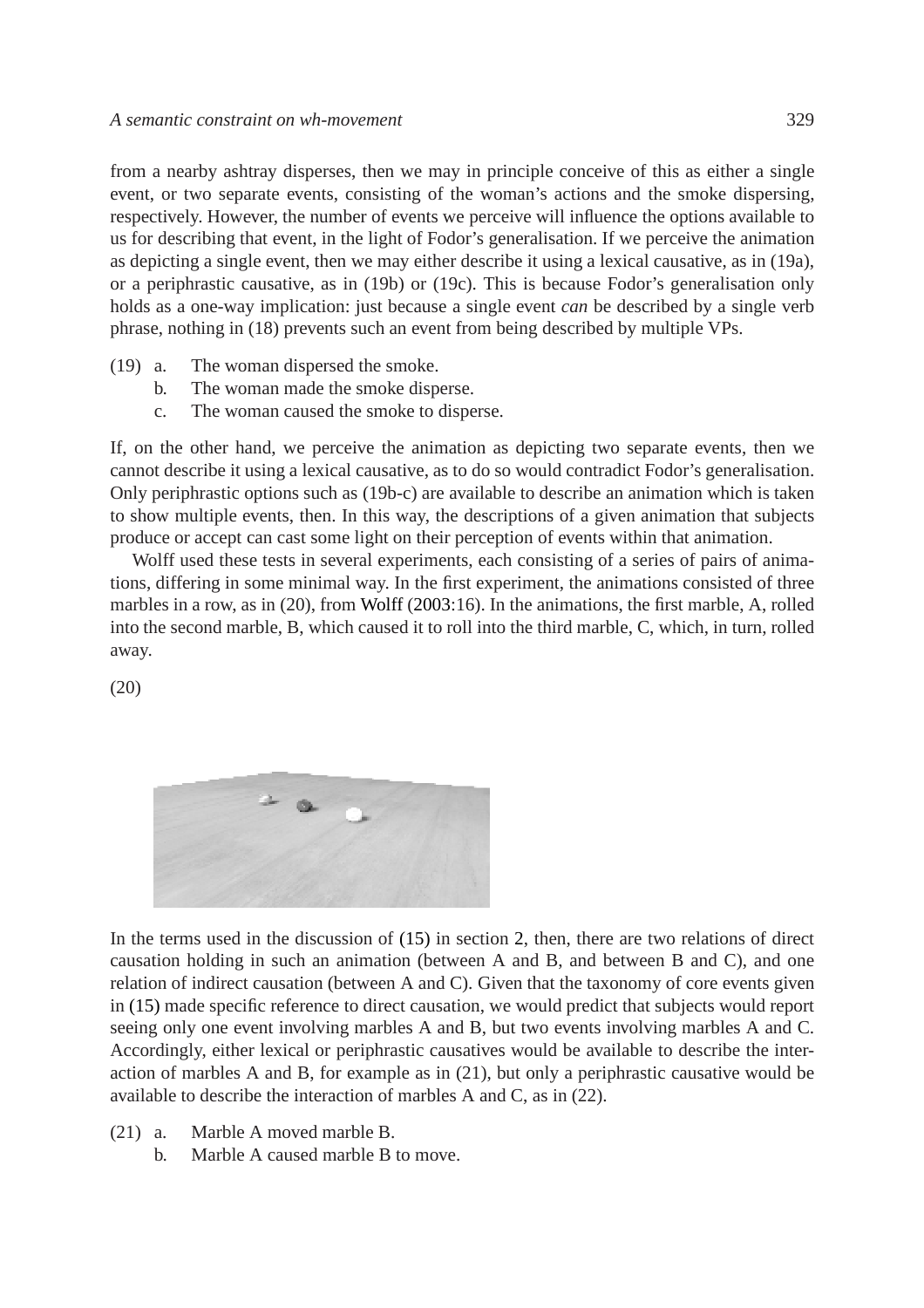- <span id="page-9-0"></span>(22) a. \*Marble A moved marble C.
	- b. Marble A caused marble C to move.

Indeed, this is what Wolff found. To a highly statistically significant extent, subjects reported an instance of direct causation as a single event, and an instance of indirect causation as two events. Moreover, there was a statistically significant preference for periphrastic causative forms in the description of the indirect causation case.

As it stands, this looks like strong evidence in favour of the position that the core events described in [\(15\)](#page-5-3) constitute the upper limit for forming macroevents out of smaller subevents. No larger structure involving indirect causation was regularly considered as a single event. However, this finding can be contrasted with the results of Wolff's second experiment.

The setup for the second experiment was identical to that of the first, with the exception that the first marble in the sequence was replaced by a man's hand, as in (23), from [Wolff](#page-19-7) [\(2003](#page-19-7):16).

(23)



Whereas previously, subjects had seen only inanimate objects entering into causal relations, then, there was now an animate instigator for the series of causally related events. This had a striking effect on the perceived event structures of the examples. Specifically, whereas the interaction between marbles A and C in experiment 1 was generally reported to consist of two events, the interaction between the hand and marble C was reported to consist of a single event. Accordingly, both lexical and periphrastic causatives like the following were available to describe the animation.

- <span id="page-9-1"></span>(24) a. The man moved marble C.
	- b. The man made marble C move.

Given that the only relevant distinction between the animations in the two experiments concerns the animacy of the initiator of the first event, it is reasonable to conclude that the surprising distinction between [\(22\)](#page-9-0) and [\(24\)](#page-9-1) is related in some way to animacy. Wolff's third experiment (the last one which I will report here) sheds some light on the nature of this relation.

In the third experiment, two ingredients were kept from experiment 2. Subjects were shown animations consisting of three causally related events, the first of which was initiated by a human. However, in this experiment, the animations were paired in such a way that the human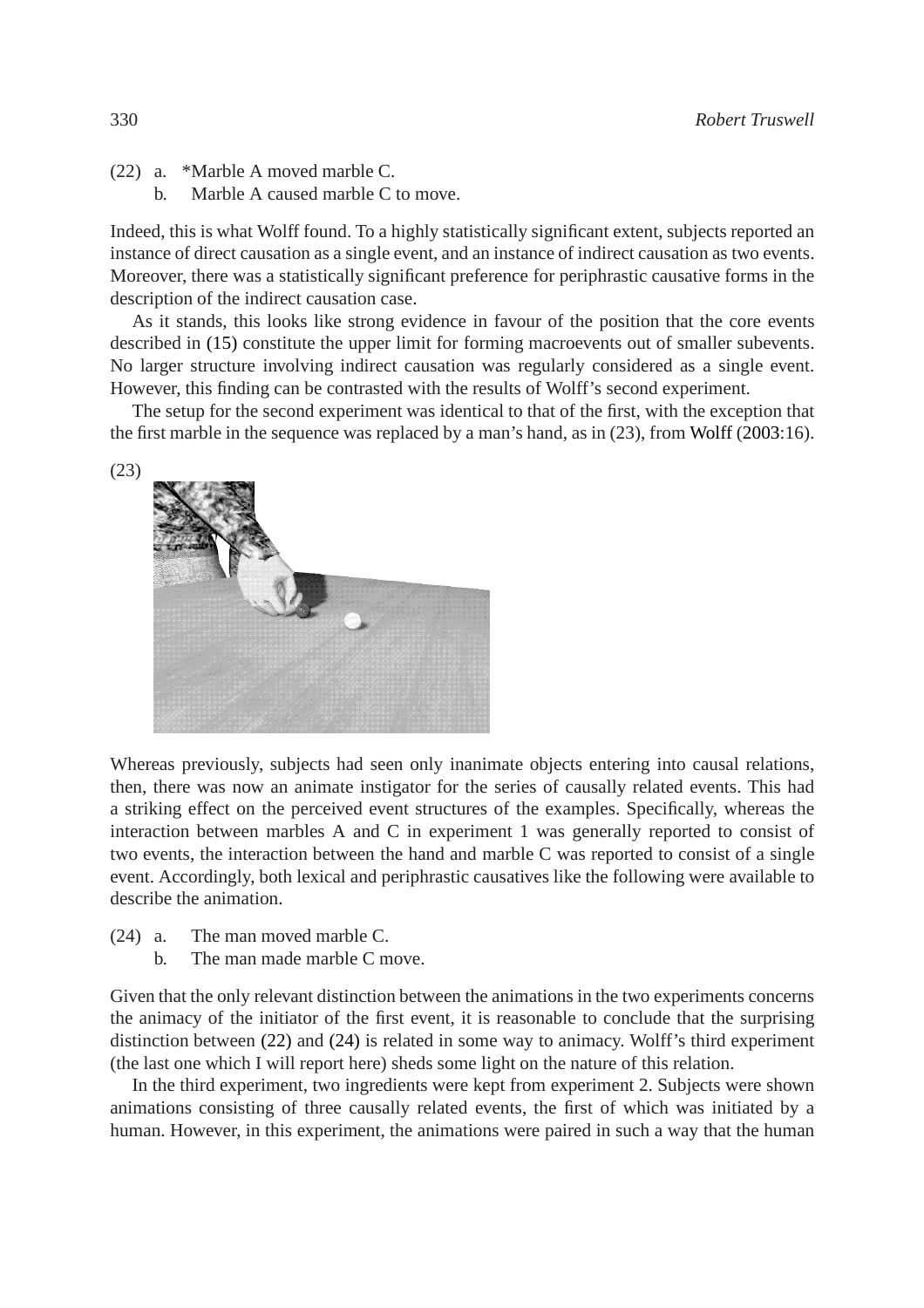#### *A semantic constraint on wh-movement* 331

clearly initiated the chain of causally related events intentionally in one member of the pair, but only accidentally in the other animation. For example, in one animation, a woman is seen wafting her hands, which creates a draught, which in turn causes smoke rising from a nearby ashtray to disperse. In a second animation, on the other hand, a woman walks down a corridor and passes an ashtray from which smoke is rising. The draught she creates by walking causes the smoke to disperse. Stills from these two animations, from [Wolff](#page-19-7) [\(2003](#page-19-7):22), are given in (25).

<span id="page-10-1"></span><span id="page-10-0"></span>(25) a.



Although there are arguably three subevents in each case (the woman's actions, the draught, and the dispersal of the smoke), only in the former case can the woman reasonably be said to have deliberately acted in such a way as to make the smoke disperse. Strikingly, the now-familiar pattern was repeated here too. To a highly significant extent, subjects reported perceiving the intentional animations as depicting a single event, and the unintentional animations as depicting two events. Moreover, although both animations were describable with a periphrastic causative such as (26b), only the intentional animation was regularly described by a lexical causative like (26a).

- (26) a. The woman dispersed the smoke.
	- b. The woman caused the smoke to disperse.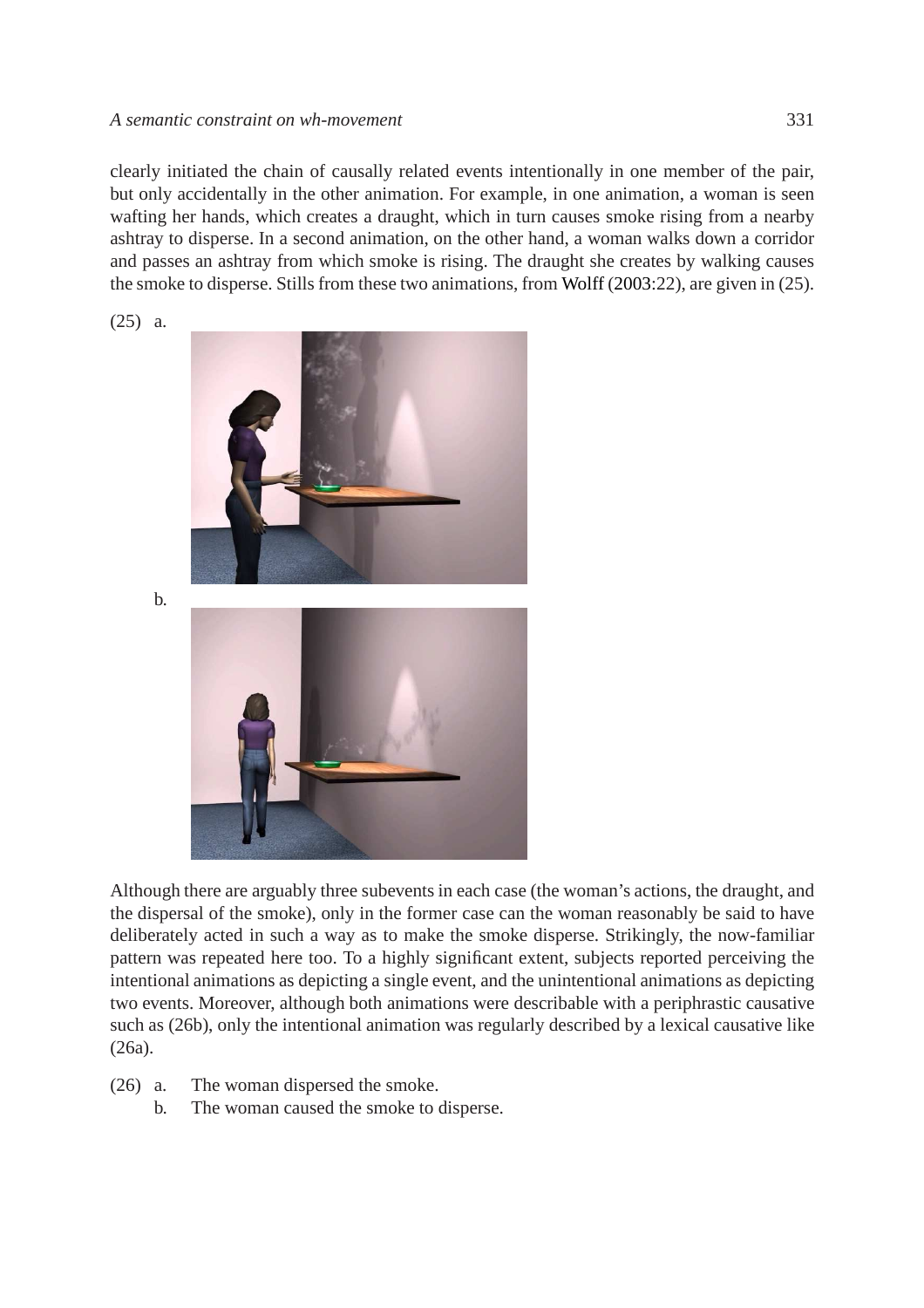If the only things which counted as single events were the core event structures described in [\(15\),](#page-5-3) this result would constitute something of a challenge to Fodor's generalisation [\(18\).](#page-7-1) According to that generalisation, a single VP, such as *disperse the smoke* in (26a), can only describe a single event. Moreover, the event structures listed in [\(15\)](#page-5-3) consist maximally of a process and a culmination. However, the animation described by (26a) consists of *two* processes and a culmination. The hand-wafting causes a draught to blow, which, in turn, causes the dispersal of the smoke. Clearly, we cannot simultaneously keep Fodor's generalisation, the foregoing analysis of the animation described above, and the notion that [\(15\)](#page-5-3) lists the only available types of macroevent formation from subevents, without contradicting ourselves.

As a way out of this, I propose to significantly expand the set of available types of event formation, based on the hypothesis that the difference between the perceptions of the two smoke-dispersal animations described above rests on the notion of intentionality.<sup>[12](#page-11-0)</sup> When the woman was intentionally acting in such a way as to bring about the final event in the causal chain, subjects perceived a single event. When this was not something she intended, subjects perceived two events. In order to formally capture this, I propose a second level of event structure, defined in terms of groupings of the core events described in [\(15\).](#page-5-3) The definition I propose is the following:[13](#page-11-1)

- (27) An extended event consists of a sequence  $e_1, \ldots, e_n$  of core events, such that:
	- a.  $e_1$  occurred and is agentive;
	- b. The agent of  $e_1$  intends  $e_n$  to occur;
	- c. For every  $e_k$ ,  $1 \leq k < n$ , either  $e_k$  causes  $e_{k+1}$  or the agent of  $e_1$  believes that the occurrence  $e_k$  will enable him to bring  $e_{k+1}$ .

Notably, this definition brings an element of recursion into the characterisation of the class of possible subevent structures. This is in parallel to the notions of *forward-* and *backwardchaining* used by [Steedman](#page-19-14) [\(2002](#page-19-14)) to characterise our means of plan formation by either working forward towards a goal state from our present state of affairs, or working backward from a goal state in the hope of constructing a plan connecting the present state and the goal state. A well-formed plan, put into action, would meet exactly the conditions described in (27). In a very real sense, then, plans can always be construed as single (extended) events. Space constraints prevent me from defending this position here, but several pieces of linguistic evidence pointing to the validity of this claim are presented in [Truswell](#page-19-10) [\(2007b](#page-19-10)).

It should be clear how this definition of extended events allows us to draw the line between the two smoke-dispersal animations above, while maintaining Fodor's generalisation. In the single-event animation [\(25a\),](#page-10-0) the woman *intended* her actions to bring about the dispersal of the

<span id="page-11-0"></span> $12$ This presentation differs somewhat from that in [Wolff](#page-19-7) [\(2003\)](#page-19-7), most notably in not referring to force dynamics, in the sense of [Talmy](#page-19-15) [\(1988\)](#page-19-15), as Wolff does. However, as far as I can tell, both explanations are equally capable of capturing the data that Wolff presents.

<span id="page-11-1"></span><sup>&</sup>lt;sup>13</sup>A reviewer raises the issue of the validity of considering such a chain of events as a single event, given that it is possible for the initial subevent in such a chain (the agent's action) to occur without the intended result also occurring. As far as I can tell, this is unproblematic if we adopt a modal accessibility relation among worlds, parallel to the relations yielding sets of belief-worlds and desire-worlds in [Heim](#page-18-9) [\(1992\)](#page-18-9), for example. Although a dissociation of the initial and final subevents is possible in the real world, the two both necessarily occur in an accessible world corresponding to the agent's plan.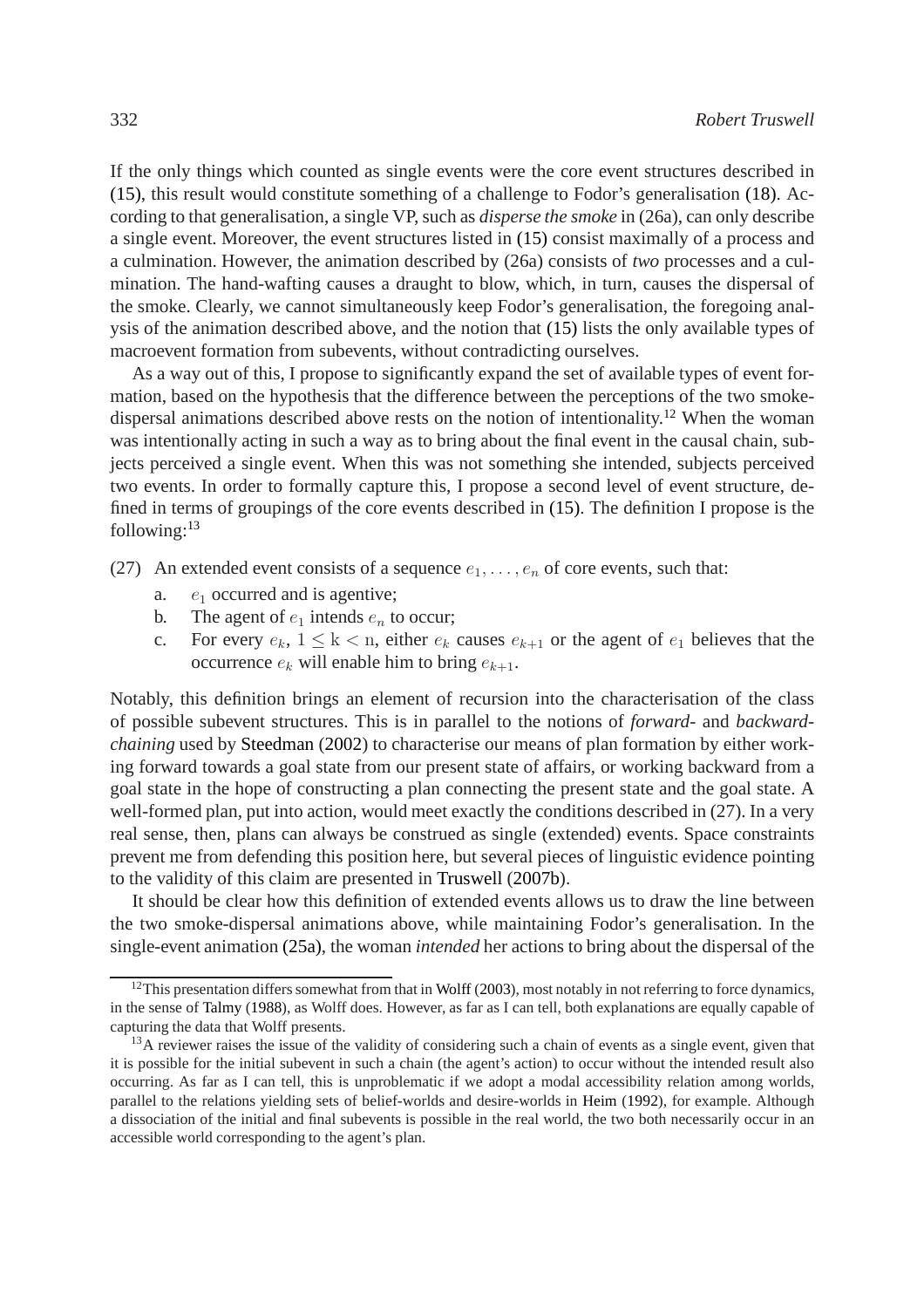smoke, whereas this was not a plan of hers in the two-event case, [\(25b\).](#page-10-1) Schematically, we may represent the distinction as follows, where circles represent core events, and solid horizontal lines between circles represent plan-forming relations. Crucially, there are no such relations in  $(28b)$ , which is the reason for the absence of the single-event interpretation.<sup>[14](#page-12-2)</sup>

(28) a.



At this point, we have developed a recursive model of macroevent formation which accords well with intuitions concerning the delimitations of events, as attested both directly and through Fodor's generalisation. The model has two stages. Firstly, we define a set of *core events*, whose internal structures consist maximally of a process which directly causes a culmination. Secondly, these core events are chained into *extended events* corresponding to an agent's plans. In the following section, this model will be combined with condition [\(11\)](#page-4-2) to give an account of the cases of legitimate extraction from adjuncts described in section [2.](#page-2-1)

#### *4. Reaching the parts that syntax cannot reach*

<span id="page-12-0"></span>Section [2](#page-2-1) introduced two major challenges to a syntactocentric theory of locality conditions on extraction from adjuncts. The first concerns the patterns of extraction from bare present participial adjuncts, the acceptability of which is conditioned by the aspectual class of the VP to which the adjunct is attached. The second concerns the general acceptability of extraction of nominal complements from within *in order* clauses. Sharpening the second question a little, we are interested in why it is precisely the class of *in order* clauses that allow such free extraction. I will claim below that the theory of event structure developed in section [3,](#page-6-0) together with condition [\(11\),](#page-4-2) automatically predicts such a pattern. Before that, however, I want to see what syntactic alternatives have to say.

In fact, no current purely syntactic theory of locality gets close even to describing the rela-tively limited set of data given here.<sup>[15](#page-12-1)</sup> Syntactic locality theories can be broadly divided into four

<span id="page-12-2"></span><sup>&</sup>lt;sup>14</sup>Of course, there are still relations of direct causation between adjacent events, which I have represented by a dotted line in (28b). This means that the intermediate process and the final culmination can jointly form a core event, according to the description in [\(15\).](#page-5-3) This is in conformity with Fodor's generalisation, as a lexical causative description such as *The draught dispersed the smoke* is quite appropriate in such a case.

<span id="page-12-1"></span><sup>&</sup>lt;sup>15</sup>This is not to claim that the data are not well-known, but simply that they have long been seen as a thorn in the side of locality theories. [Chomsky](#page-18-3) [\(1982\)](#page-18-3), for example, lists examples such as the following, commenting that they 'range in acceptability from fairly high. . . to virtual gibberish' [\(Chomsky 1982:](#page-18-3)72). No satisfying account of this gradience is forthcoming there, however.

<sup>(</sup>i) a. Here is the influential professor that John went to college in order to impress  $e$ .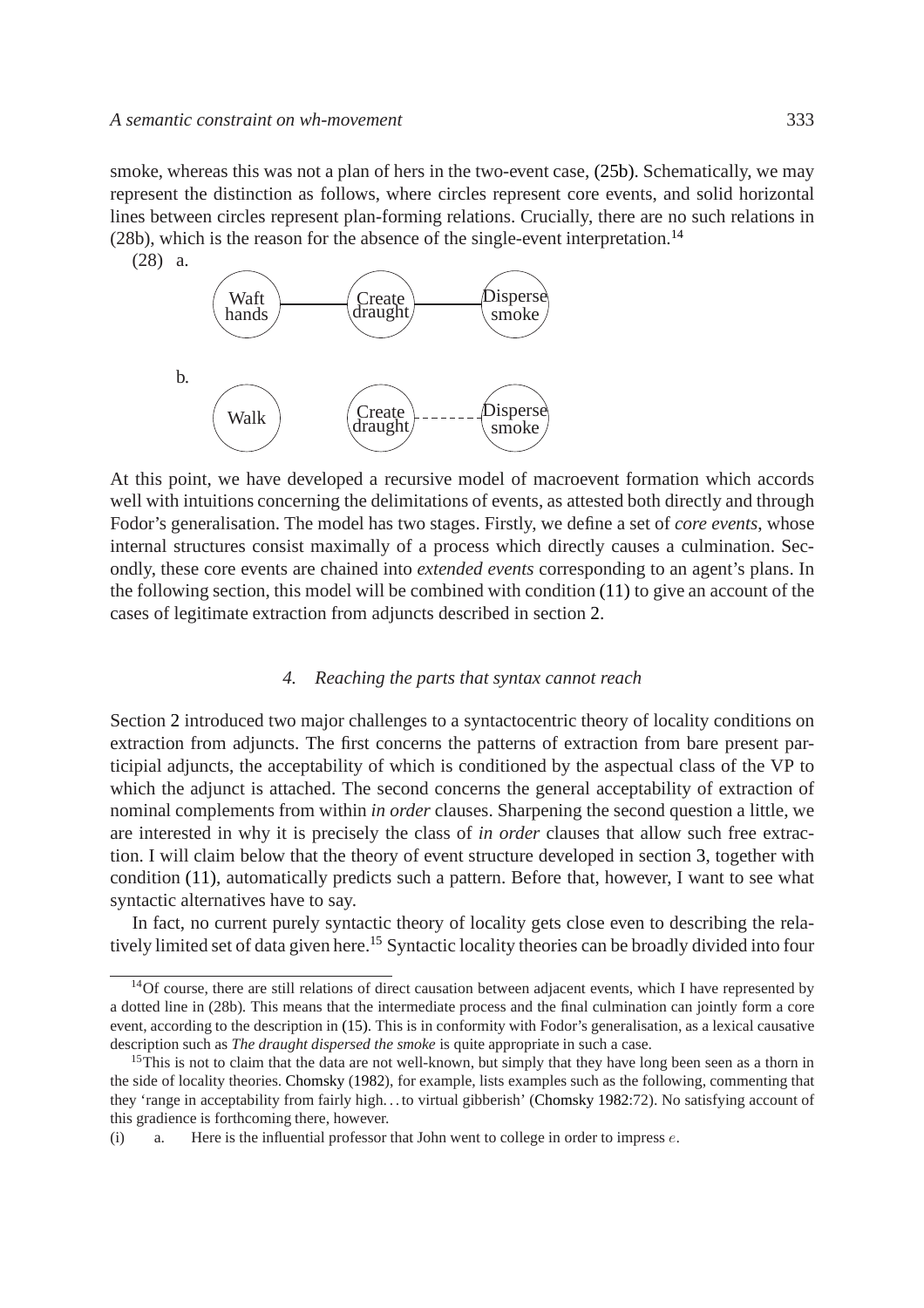classes, the status of one of which is less clear from a minimalist perspective. Firstly, post-CED theories [\(Uriagereka 1999](#page-19-1); [Johnson 2002](#page-19-2)) work on the assumption that movement is absolutely impossible from certain domains. Secondly, minimality-type theories [\(Rizzi 1990](#page-19-16); [Chomsky](#page-18-1) [1995;](#page-18-1) [Starke 2001](#page-19-17)) claim that a given movement step is illicit if it crosses a closer element of 'the same type'. On the minimalist reinterpretation of this approach, this reduces to the claim that a feature on a probe can only enter into an agreement relation with that feature on a goal if there is no closer element bearing the same feature. Thirdly, phase-based theories [\(Chomsky](#page-18-10) [2000,](#page-18-10) [2004](#page-18-11); [Fox & Pesetsky 2005](#page-18-12)) claim that movement out of certain domains is impossible unless the moved element is close enough to the edge of that domain. Finally, the older, and currently somewhat disfavoured, barriers-type theories [\(Chomsky 1986](#page-18-13); [Cinque 1990](#page-18-2)) suggest that a movement step crossing a given node is illicit unless that node enters into certain relatons (e.g. proper government) with other nodes.[16](#page-13-0)

It should be clear that a post-CED theory is no use to us here. All of the references cited above make extraction from an adjunct impossible, in which case the existence of examples such as [\(10a\)](#page-4-0) or [\(17\),](#page-6-4) repeated below, is seriously problematic.

- [\(10\)](#page-4-0) a. What did John drive Mary crazy [complaining about  $e$ ]?
- [\(17\)](#page-6-4) a. What are you working so hard [in order to achieve  $e$ ]?
	- b. Who did John travel to England [to make a sculpture of  $e$ ]?
	- c. Whose attention is John jumping up and down [in order to attract  $e$ ]?
	- d. What did you tap your nose [in order to signal to Mary  $e$ ]?
	- e. What did you come in [to talk to us about  $e$  today]?

An alternative post-CED theory would be one in which the criteria for domains allowing extraction are modified in such a way that extraction from an adjunct is uniformly possible. However, in that case, the ungrammaticality of examples such as those in [\(4\)](#page-1-2) goes unexplained.

- [\(4\)](#page-1-2) a. \*What did you come here [because Mary wanted to talk to you about e]?
	- b. \*What did John go home [after Mary said  $e$ ]?
	- c. \*What was little Jimmy playing in the sandpit [screaming about  $e$ ]?

What a post-CED theory lacks is a way of stating that extraction from a given domain is sometimes permitted and sometimes impossible, but that seems to be the best description of the facts here. The post-CED approach will not give us a handle on these facts, then.

The minimality-type, phase-based, and barriers-type approaches *can*, at least in principle, capture the fact that extraction from an adjunct is only sometimes legitimate. On a minimality approach, the natural way to capture such a pattern is to associate an  $\overline{A}$  feature of the relevant type with the head of all and only adjuncts which do not allow extraction. Perhaps, for a phasebased approach, we could assume that adjuncts are always phases, but that only certain adjuncts have an available edge position, and so only those adjuncts will allow subextraction. Meanwhile,

b. The article that I went to England without reading  $e$ .

c. The book that I went to college because I liked  $e$ .

d. The man that I went to England without speaking to  $e$ . [\(Chomsky 1982:](#page-18-3)72)

<span id="page-13-0"></span> $^{16}$ Of course, the boundaries between these modes of explanation are not sharp, and many hybrid theories exist. This is a good first approximation to the state of the art, though.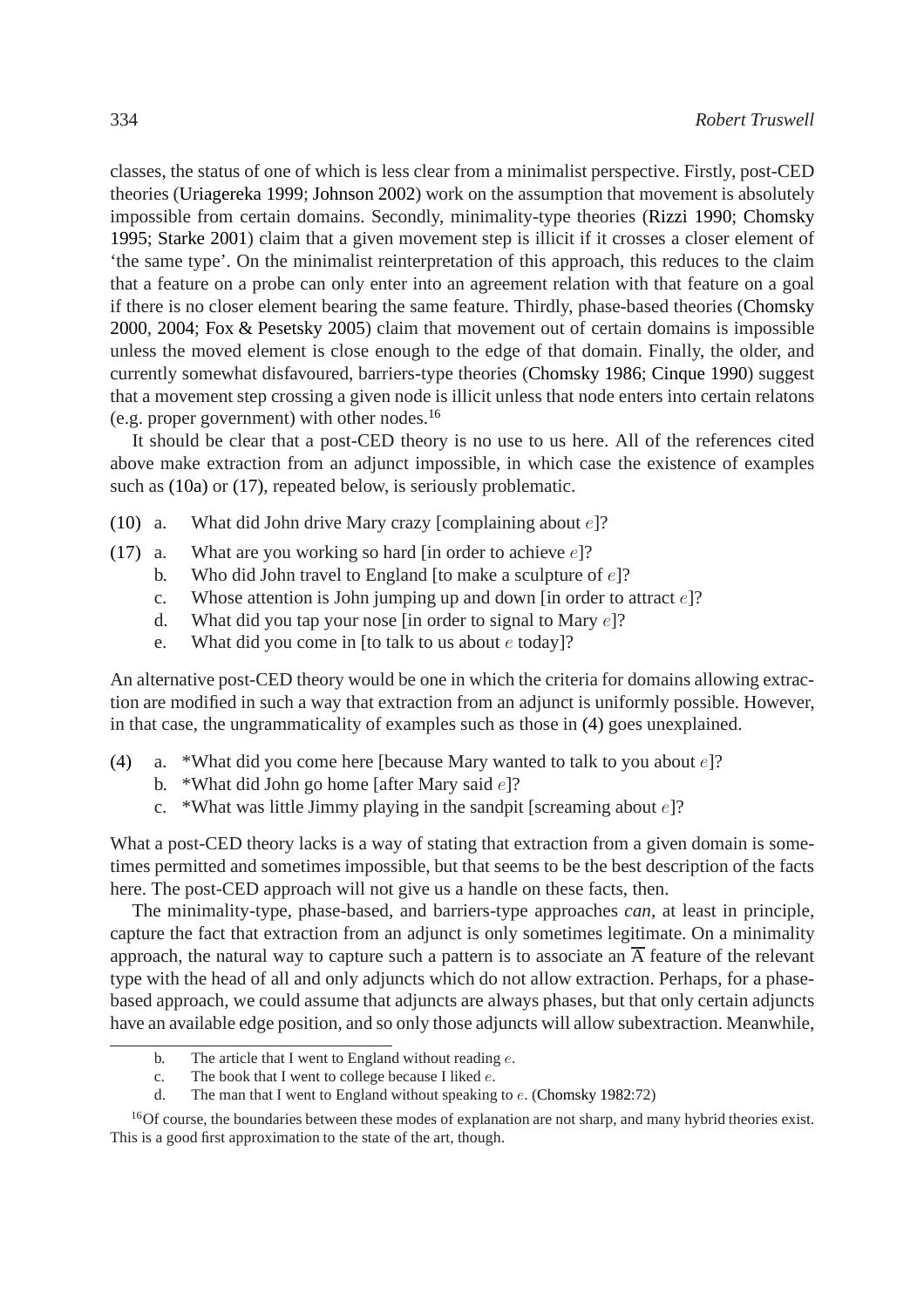on a barriers-type approach, the opportunities are legion.<sup>[17](#page-14-0)</sup> Without going into details, we may expect height of attachment to affect the possibility of extraction, given that adjunction of a *wh*phrase to VP, but not IP, is possible in [Chomsky](#page-18-13) [\(1986\)](#page-18-13). It is also possible to stipulate that some, but not all, adjunct maximal projections allow adjunction, thereby voiding their barrierhood.

However, the minimality-type, phase-based, and barriers-type approaches suffer from a quite complementary problem, already flagged up in section [2.](#page-2-1) All three of these approaches relate locality effects to properties of the nodes crossed by a given movement step. However, the paradigm in [\(10\)](#page-4-0) shows that contrasts in grammaticality of extraction from adjuncts cannot always be reduced to properties of the nodes on the path from base position to surface position.

- [\(10\)](#page-4-0) a. What did John drive Mary crazy [complaining about  $e$ ]?
	- b. \*What does John do his work [complaining about  $e$ ]?

Faced with this problem, we may wonder whether an analysis in the spirit of the original CED, whereby the distribution of a syntactic relation determines extraction possibilities, could account for this paradigm. In principle, a CED-type analysis is better equipped to deal with apparent locality effects due to properties of the adjunct's sister, as it may be possible to claim that some extra relation (call it the *pseudoargument* relation) holds between an adjunct and (nodes within) its sister in a case like [\(10a\),](#page-4-0) in addition to any such relations that hold in [\(10b\).](#page-4-1) However, I suspect that, fully developed, it would amount to little more than a syntacticisation of the semantic story developed here: the distribution of the putatively syntactic pseudoargument relation would in fact be determined on the purely semantic grounds discussed above, leaving this approach with no motivation beyond a desire to keep locality theory in the syntax. In such a situation, I would argue that the burden of proof lies with the more complex syntactocentric theory. However, I have been unable to find any evidence for the syntactic reality of such a pseudoargument relation.

Other approaches also suggest themselves. For example, we can, of course, deny the assumption that the adjunct-external syntax of these two examples is the same. This would allow us to attribute the difference in acceptability between the two examples in [\(10\)](#page-4-0) to, for example, a syntactic height effect. However, while not impossible, this route once again lacks independent motivation: according to most standard constituency tests, it seems that the two adjuncts in [\(10\)](#page-4-0) are attached at the same height. Moreover, it should be noted that extraction from relatively high adjuncts is not universally impossible, as many people accept stranding of temporal prepositions, as in (29), which are generally taken to attach in the IP domain. It seems, then, that height alone cannot provide us with all the answers here.

(29) Which film did John fall asleep [during  $e$ ]?

A further possibility, suggested by an anonymous reviewer, is that we may posit a covert *while* in [\(10b\),](#page-4-1) which is absent in [\(10a\).](#page-4-0) We could then link the different extraction patterns to adjunct*internal* syntactic factors, most naturally the syntactic size of the adjunct. If [\(10b\),](#page-4-1) containing covert *while*, is a CP, whereas those adjuncts which allow extraction are TPs or smaller, then standard modes of explanation would become available to us. However, this approach, too,

<span id="page-14-0"></span><sup>&</sup>lt;sup>17</sup>See [Jones](#page-19-18) [\(1987\)](#page-19-18) for a critical survey.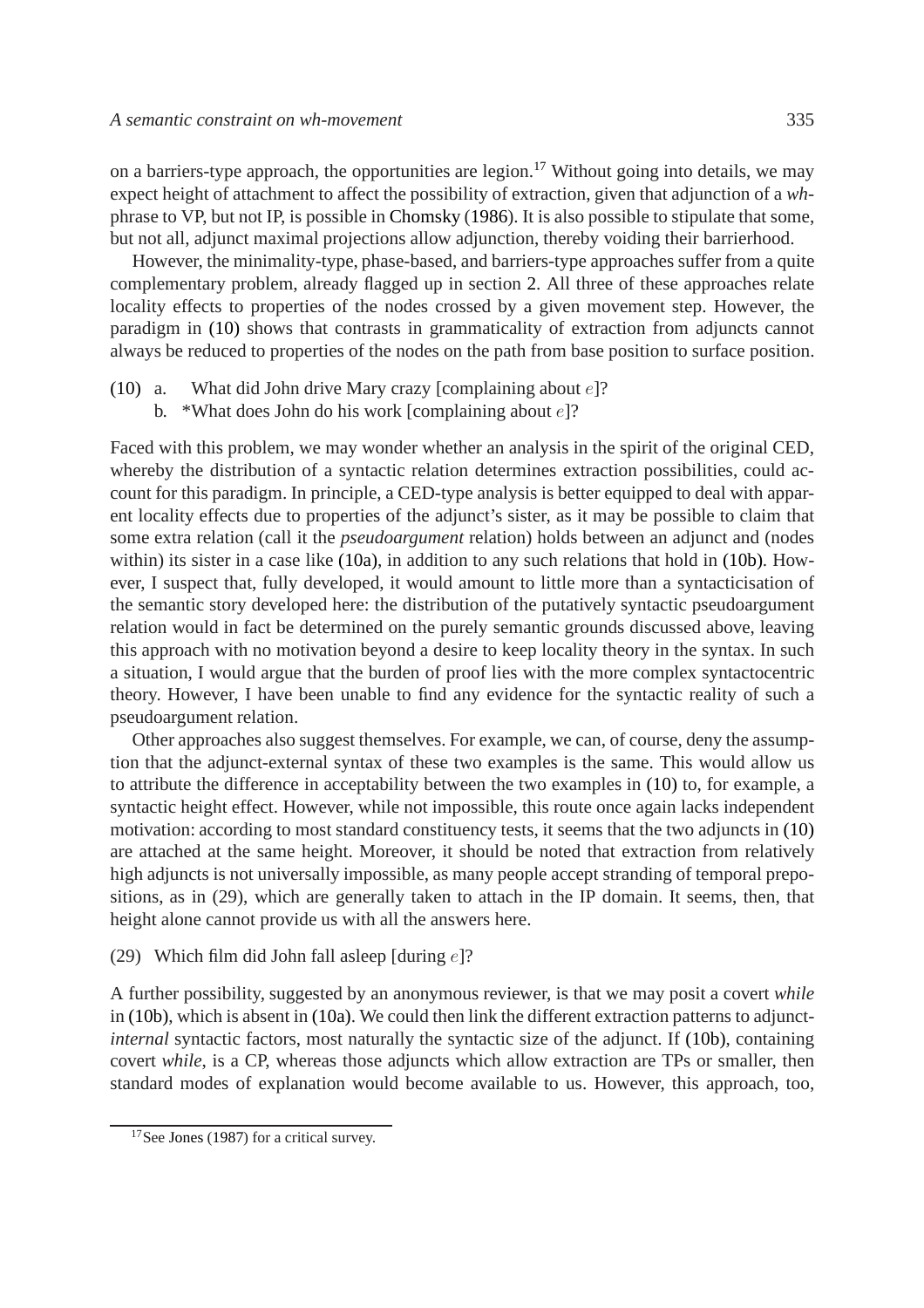raises many questions. Firstly, we need to explain why, for example, a covert *while* has this effect, but not an equally plausible covert *by* in [\(10a\).](#page-4-0) Secondly, it would then be unclear why cases of extraction from similar constructions with an overt preposition, as in [\(7a\),](#page-3-1) are frequently acceptable.

Of course, it is quite possible to stipulate our way through all these difficulties on a syntactic approach. It would appear, though, the end result will be a highly disjunctive theory, with separate conditions applying to different classes of adjunct. What is much harder is to come up with a unified syntactocentric theory with genuine explanatory potential, as more elegant syntactocentric approaches invariably run into serious empirical problems. Now, consider how the event-based approach accounts for this pattern.

The core of the event-based approach lies in condition [\(11\),](#page-4-2) repeated below.

## [\(11\)](#page-4-2) **Events define locality domains for** *wh***-movement**

A *wh*-chain is legitimate only if the denotation of the minimal constituent containing the head and foot of the chain asserts the existence of a single event.

Fleshing out the notion of *single event*, sections [2](#page-2-1) and [3](#page-6-0) proposed a two-stage characterisation of events. Firstly, *core events* consist at most of a single process which directly causes a single culmination. Secondly, *extended events* consist of a series of core events corresponding to an agent's plan for reaching the goal, represented as the final core event in the series.

Moreover, we saw in section [2](#page-2-1) that the characterisation of core events alone was sufficient to derive the pattern in [\(10\).](#page-4-0) [\(10a\)](#page-4-0) is grammatical as a result of the adjunct event's coming to be identified as the preparatory process leading to the culmination specified in the matrix VP. However, no such identification is available in the cases of [\(10b\)](#page-4-1) and [\(16\),](#page-5-2) and as a consequence, [\(11\)](#page-4-2) cannot be satisfied in those cases.

The extension to extraction from *in order* clauses should now be clear. *In order* clauses describe an agent's plans, and consequently, the matrix and adjunct events together form an extended event. This is sufficient to permit extraction from the adjunct, whatever the aspectual class of the event-denoting constituents in question.[18](#page-15-0) Whereas extraction from bare present participial adjuncts, which can only form core events with their sisters, is accordingly contingent on various factors concerning the rather limited internal structural possibilities of core events, extraction from *in order* clauses can take advantage of the fact that the extended event formation

<span id="page-15-0"></span><sup>18</sup>Of course, certain combinations of events in *in order* constructions will be infelicitous, regardless of *wh*movement, because the combination of the two events in question do not correspond to our real-world knowledge of what constitutes a reasonable plan. Crucially, though, even the declarative versions of such sentences, as in (ia), are infelicitous. Extracting out of the adjunct, as in (ib), doesn't make things any worse.

<sup>(</sup>i) a. #John is smiling in order to fry an egg.

b. #Which egg is John smiling in order to fry?

I am aware of one exception to the claim that extraction of DPs from *in order* clauses is unproblematic. This is based on uses of these clauses, discussed in [Culicover & Jackendoff](#page-18-14) [\(2001\)](#page-18-14), in areas such as literary criticism to describe an author's intention at a given point in the text. Such examples do not require agentivity, or even animacy, on the part of the subject, and the adjunct describes the *author's* plan, not the subject's. In such cases, extraction from the *in order* clause is impossible, as shown in (ii).

<sup>(</sup>ii) a. The ship sinks [in order to further the plot].

b. \*What does the ship sink [in order to achieve  $e$ ]?

At present, I have no satisfactory explanation for this fact.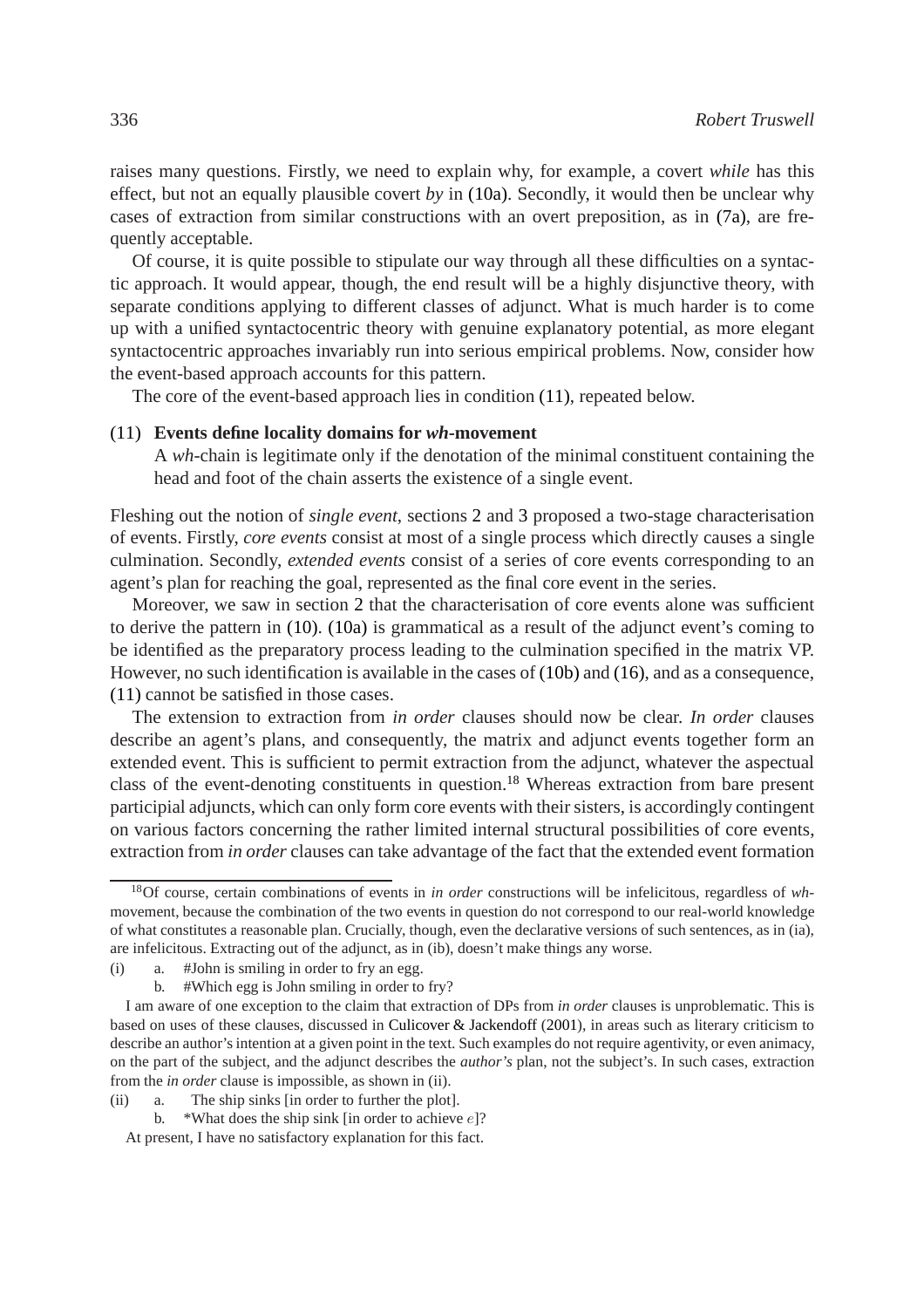process can chain together any class of core events, which guarantees that the matrix and adjunct events will jointly form an extended event in this case. Unlike bare present participial adjuncts, then, satisfaction of [\(11\)](#page-4-2) by, and consequently extraction from, *in order* clauses is predicted to be automatically possible.

There remains one question, which is why bare present participial adjuncts and *in order* clauses should align themselves with core events and extended events in this way. I claim that this is due to the overt forms that the two classes of adjuncts take. Bare present participial adjuncts are distinguished by not having any overt marker of the precise semantic relation between the matrix and adjunct events. In contrast, *in order* clauses are distinguished by the presence of an initial *in order to* (or just *to*), which clearly signals that the matrix and adjunct events are related as the initial event and the goal of a plan.

The representation of *in order* clauses as extended events is unsurprising, in that case, but why should bare present participial adjunct constructions, without any overt marking of the relation between matrix and adjunct events, not be interpretable as extended events? I believe that this is because of a basic fact about plans: they sometimes fail. In other words, there is no guarantee from the use of an *in order* clause that the goal event occurred just because the initial event did, but the two events in a bare present participial adjunct construction are not separable in this way. So while (30a) is a quite acceptable utterance, (30b) is contradictory.

- <span id="page-16-1"></span>(30) a. John came to England in order to meet the Queen, but he never got to meet her.
	- b. #John drove Mary crazy complaining about the weather, but he never {complained about the weather / drove Mary crazy}.

<span id="page-16-2"></span>In this case, the restriction of bare present participial adjuncts to core events makes sense if we adopt the following natural hypothesis.[19](#page-16-0)

(31) Modality must be overtly signalled.

(30) shows that there is a modal element to the relation signalled by *in order* which is absent from the relation among events in a bare present participial adjunct construction. If the matrix event in a bare present participial adjunct construction occurred, then so did the adjunct event, but this does not hold for the *in order* case. This is as expected if (31) holds.

Now, let's consider the relations among subevents that hold in core events, and in extended events. We have seen that subevents of extended events are related by the forward- and backwardchaining relations that govern plan formation. We have also seen from (30a) that such relations are modal in nature. However, the only relation that holds among events in core events is direct

- (i) a. Who did John say [that Mary kissed  $e$ ]?
	- b. \*Who did John regret [that Mary kissed  $e$ ]?

<span id="page-16-0"></span> $19A$  reviewer asks whether we may expect that modality will facilitate extraction in general. Although little rests on the answer for the issues narrowly at hand here, it seems in fact that, in at least one case, there is a connection between modality and extraction. This is the factive island phenomenon discussed by [Erteschik-Shir](#page-18-15) [\(1973\)](#page-18-15), and illustrated below.

Although space precludes a discussion here, an extension of the event-structural condition is proposed in [Truswell](#page-19-10) [\(2007b:](#page-19-10)§3.3) which makes crucial use of the relativisation of the kissing event to John's belief worlds in (ia), but not in (ib), in the same way that the extended events hypothesised to lie behind extraction out of *in order* clauses are relativised to John's planning worlds, however they may ultimately be formalised.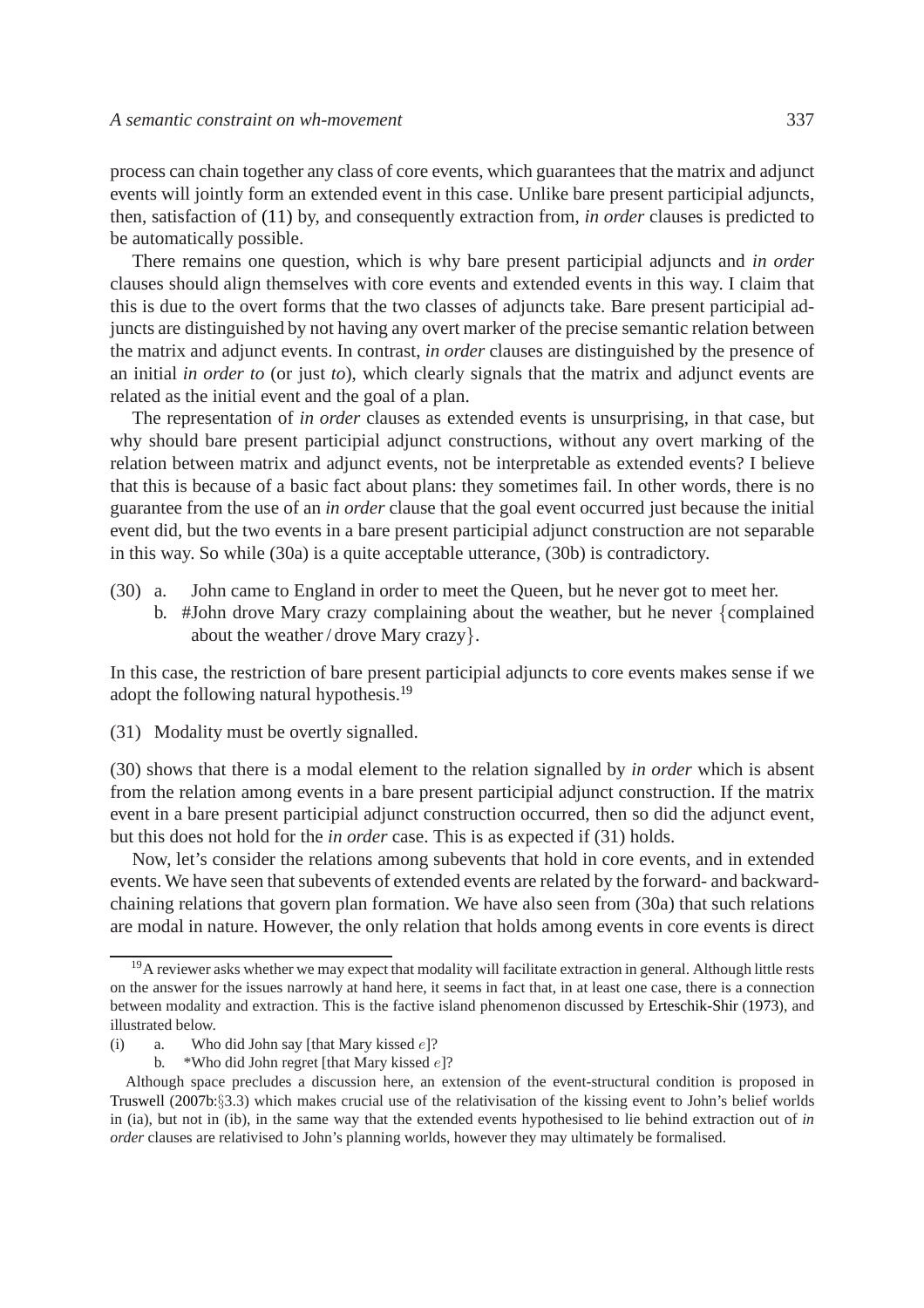causation. This is not modal in nature. A basic definition of causation (see, for example, [Lewis](#page-19-19) [1973](#page-19-19) for a more subtle approach along these lines) is as follows.

- (32) An event  $e_1$  *causes* an event  $e_2$  iff:
	- a.  $e_1$  and  $e_2$  both occur;
	- b. If  $e_1$  hadn't occurred, then, all else being equal,  $e_2$  wouldn't have occurred either.

This is exactly the sort of inseparability that we observed with respect to the two subevents of a bare present participial adjunct construction in [\(30b\).](#page-16-1) If it is legitimate to adopt [\(31\),](#page-16-2) then, it follows that the subevents in a bare present participial adjunct construction cannot jointly form an extended event, but they *can* form a core event.[20](#page-17-1)

Summing up, this section has shown that any orthodox syntactic locality theory encounters serious problems in accounting for even the few pieces of data presented here. However, the event-based approach to locality, supplemented by one natural assumption, [\(31\),](#page-16-2) about overt signalling of modal elements, breezes through the data.

## *5. Conclusion*

The empirical impetus for this paper comes from a few clear exceptions to the otherwise wellmotivated generalisation that adjuncts are strong islands. The interest of these exceptions is that, rather than necessitating some small amount of tinkering with the theory, they have led to a radically different view of the ill-formedness of many extractions from adjuncts. Section [4](#page-12-0) showed that the cases where extraction is possible form natural classes on an independently motivated view of the internal structure of events, but not on any current view of phrase structure.

Where does this leave the overall architecture of a theory of locality? Certainly, adjuncts are not (always) strong islands — the counterexamples scattered throughout this paper are sufficient to dispel that claim. However, we also cannot expect to remove all of locality theory from syntax. This is clearly shown by the effects noted by Cinque and discussed in section [2,](#page-2-1) the upshot of which is that even when they allow subextraction, adjuncts still show many typical properties of *weak* islands. So, for example, we saw in [\(7\),](#page-3-2) repeated below, that extraction of anything other than a DP from an adjunct is impossible, as is typical of weak islands.

- <span id="page-17-0"></span>[\(7\)](#page-3-2) a. The man that I went to England without speaking to  $e$ 
	- b. \*The man to whom I went to England without speaking  $e$  [\(Chomsky 1982:](#page-18-3)72-3)

Such sensitivity to syntactic category would be hard to reproduce in a purely semantic theory. It seems, then, that classic locality effects are partly a matter of syntax, and partly a matter of

<span id="page-17-1"></span><sup>20</sup>This does not mean, of course, that they *have to* form a core event. In a case like (i), the relation between the matrix and adjunct events is in no way causal. Instead, it is more accurately characterised as conjunction, with additional appropriate restrictions on spatiotemporal location of the two events.

<sup>(</sup>i) John works building igloos.

However, in such a case, the two events do not jointly form a single macroevent. Accordingly,[\(11\)](#page-4-2) is not satisfied and extraction is impossible.

<sup>(</sup>ii) \*What does John work building?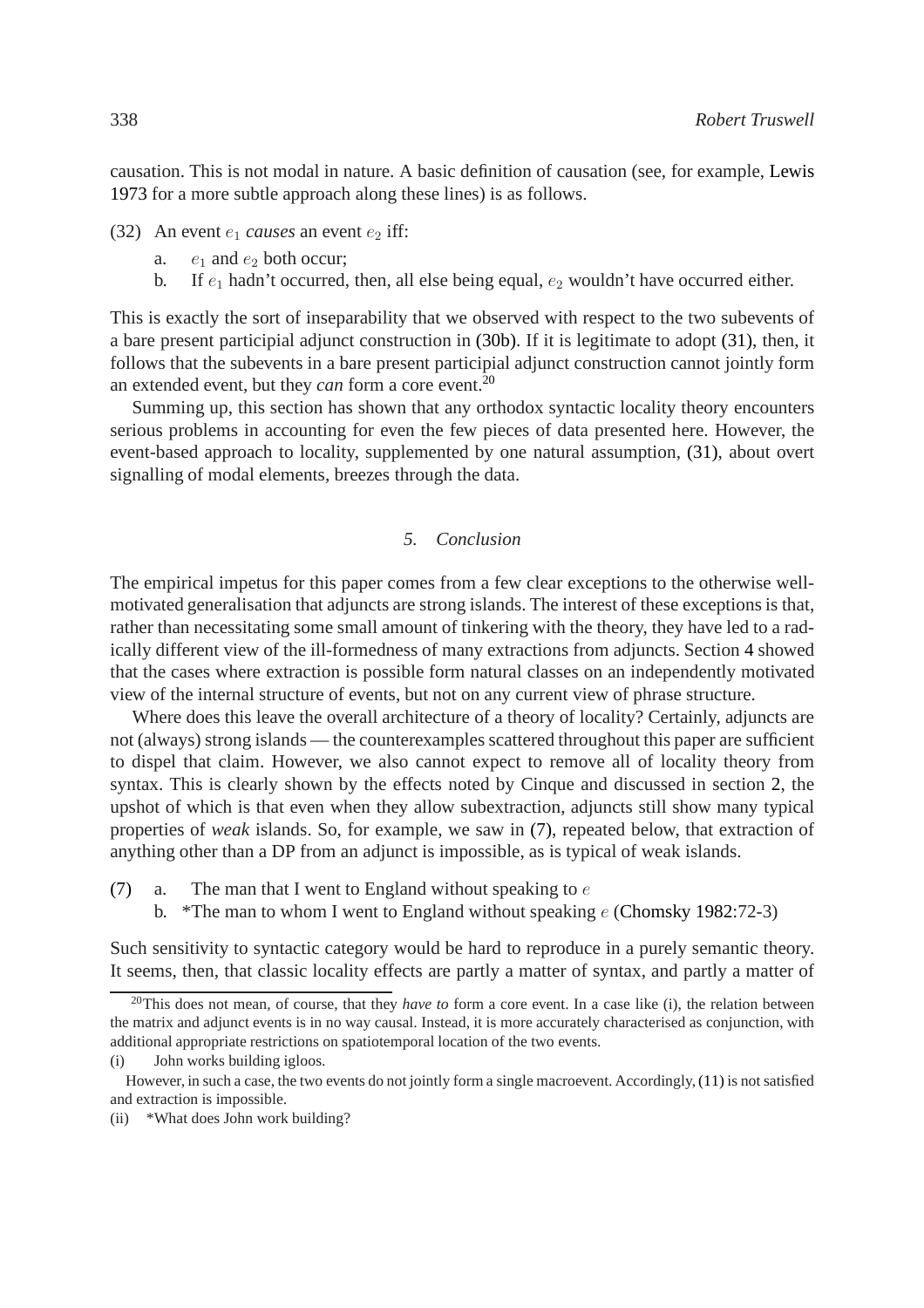semantics. As ever, there are two obvious ways to accommodate such a result within the theory. Either we can give up on the standard Y-model, in favour of a parallel architecture in which the logical priority of syntax is reduced or abolished (see, for example, [Jackendoff 2002\)](#page-19-20), or we can conceive of the semantic component as a filter, operating on an overgenerating syntactic component by rejecting those sentences which do not comply with condition [\(11\).](#page-4-2) Choosing between two such alternatives is far beyond the scope of this paper, however.

#### *Acknowledgements*

Thanks to Ad Neeleman for putting up with the development of these ideas over the last couple of years. Thanks also to David Adger, Richard Breheny, Annabel Cormack, Heidi Harley, Kyle Johnson, Hans van de Koot, Øystein Nilsen, Gillian Ramchand, Mark Steedman, Hiroyuki Uchida, Phil Wolff, an anonymous reviewer, and audiences at Newcastle, Queen Mary, and Utrecht for comments and suggestions. I am also grateful to Phil Wolff and to Elsevier for permission to reproduce the illustrations contained in this paper. This work was initially supported by an AHRC studentship and is now supported by a Wingate scholarship. And last but not least, thanks to all at ConSOLE for making it such an enjoyable weekend.

Robert Truswell University College London *[r.truswell@ucl.ac.uk](mailto:r.truswell@ucl.ac.uk) <http://www.phon.ucl.ac.uk/home/robert/>*

#### *References*

<span id="page-18-8"></span>Bach, E. (1986). The algebra of events. *Linguistics and Philosophy* 9:1, pp. 5–16.

<span id="page-18-6"></span>Bittner, M. (1999). Concealed causatives. *Natural Language Semantics* 7:1, pp. 1–78.

- <span id="page-18-3"></span>Chomsky, N. (1982). *Some concepts and consequences of the theory of government and binding*. MIT Press, Cambridge, MA.
- <span id="page-18-13"></span>Chomsky, N. (1986). *Barriers*. MIT Press, Cambridge, MA.
- <span id="page-18-1"></span>Chomsky, N. (1995). *The minimalist program*. MIT Press, Cambridge, MA.
- <span id="page-18-10"></span>Chomsky, N. (2000). Minimalist inquiries: the framework. Martin, R., D. Michaels & J. Uriagereka (eds.), *Step by step: Essays on minimalist syntax in honor of Howard Lasnik*, MIT Press, Cambridge, MA, pp. 89–115.
- <span id="page-18-11"></span>Chomsky, N. (2004). On phases. Ms., Massachusetts Institute of Technology.
- <span id="page-18-2"></span>Cinque, G. (1990). *Types of A-dependencies*. MIT Press, Cambridge, MA.

Culicover, P. & R. Jackendoff (2001). Control is not movement. *Linguistic Inquiry* 32:3, pp. 493–512.

- <span id="page-18-14"></span><span id="page-18-4"></span>Dowty, D. (1979). *Word meaning and Montague Grammar: The semantics of verbs and times in generative semantics and Montague's PTQ*. Reidel, Dordrecht.
- <span id="page-18-15"></span>Erteschik-Shir, N. (1973). *On the Nature of Island Constraints*. Ph.D. thesis, Massachusetts Institute of Technology, Cambridge, MA.
- <span id="page-18-5"></span>Fodor, J. A. (1970). Three reasons for not deriving "kill" from "cause to die". *Linguistic Inquiry* 1, pp. 429–438.
- <span id="page-18-12"></span>Fox, D. & D. Pesetsky (2005). Cyclic linearization of syntactic structure. *Theoretical Linguistics* 31:1, pp. 1–45.
- <span id="page-18-9"></span>Heim, I. (1992). Presupposition projection and the semantics of attitude verbs. *Journal of Semantics* 9, pp. 183– 221.
- Higginbotham, J. (2000). Accomplishments. *Proceedings of GLOW in Asia II*, pp. 72–82.
- <span id="page-18-7"></span><span id="page-18-0"></span>Huang, C.-T. J. (1982). *Logical relations in Chinese and the theory of grammar*. Ph.D. thesis, Massachusetts Institute of Technology, Cambridge, MA.